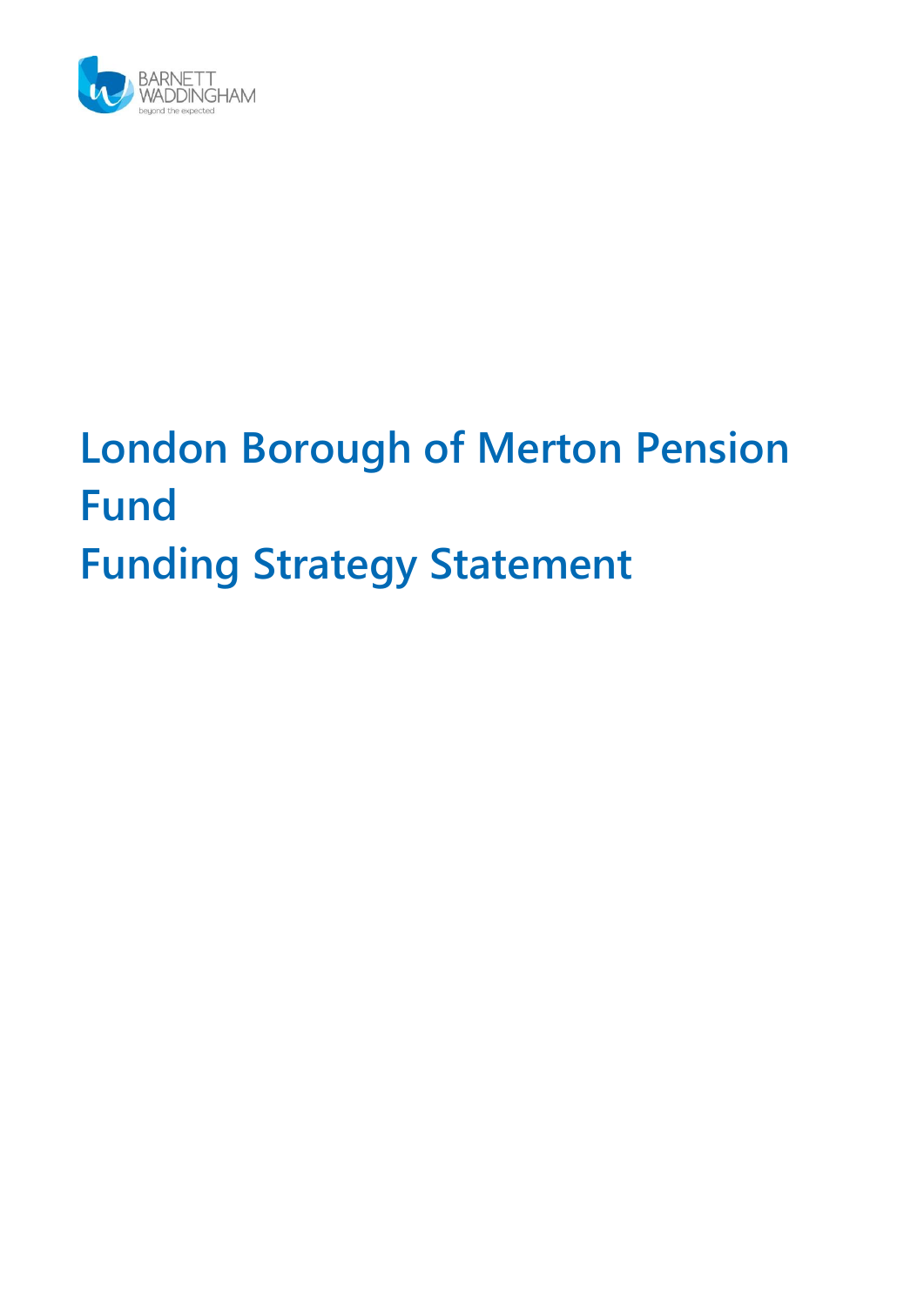

# **Contents**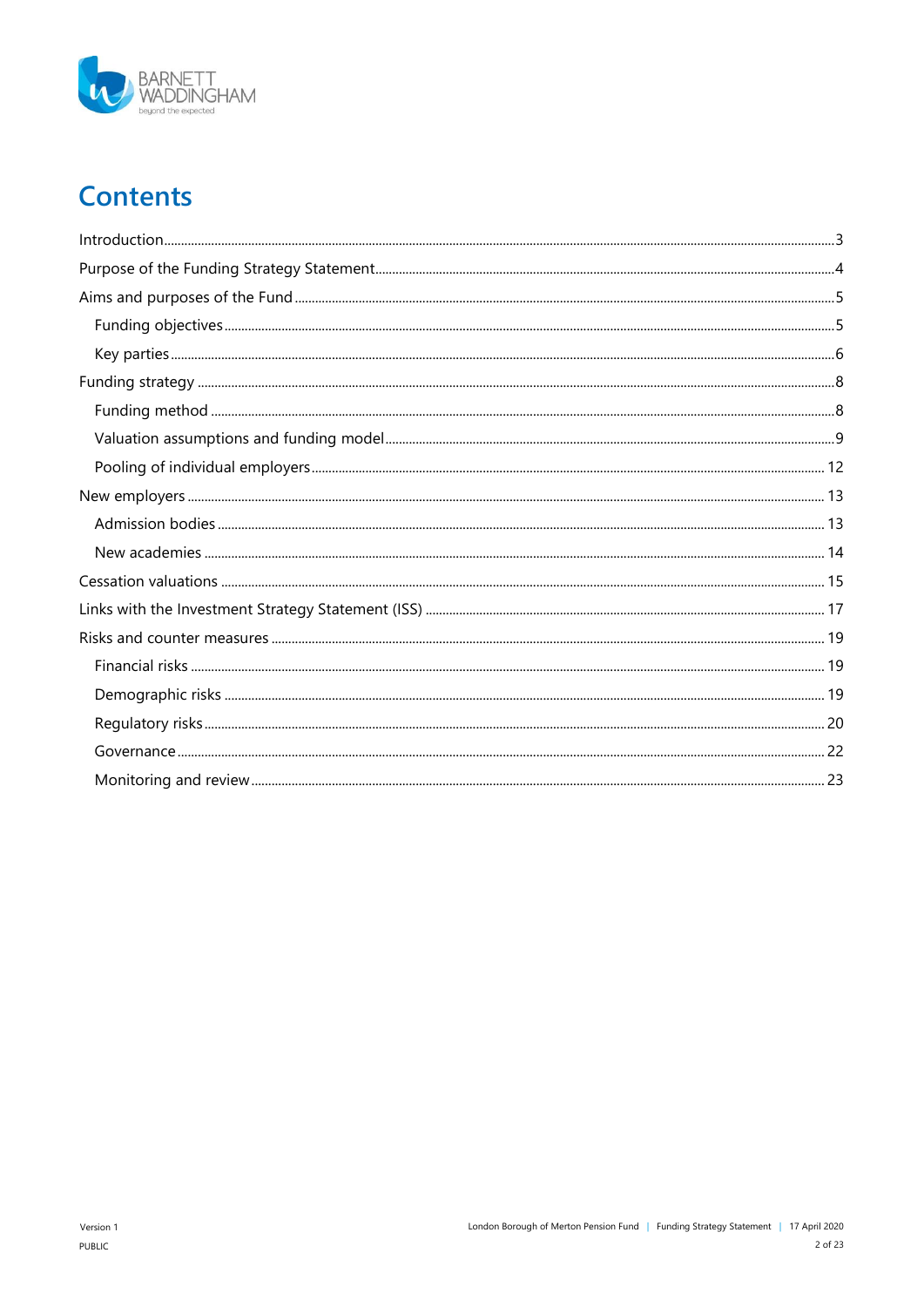

# <span id="page-2-0"></span>**Introduction**

This is the Funding Strategy Statement for the London Borough of Merton Pension Fund (the Fund). It has been prepared in accordance with Regulation 58 of the Local Government Pension Scheme Regulations 2013 as amended (the Regulations) and describes the London Borough of Merton's strategy, in its capacity as administering authority, for the funding of the Fund.

The Fund's employers and the Fund Actuary, Barnett Waddingham LLP, have been consulted on the contents of this statement.

This statement should be read in conjunction with the Fund's Investment Strategy Statement (ISS) and has been prepared with regard to the guidance (*Preparing and Maintaining a funding strategy statement in the LGPS 2016 edition)* issued by the Chartered Institute of Public Finance and Accountancy (CIPFA).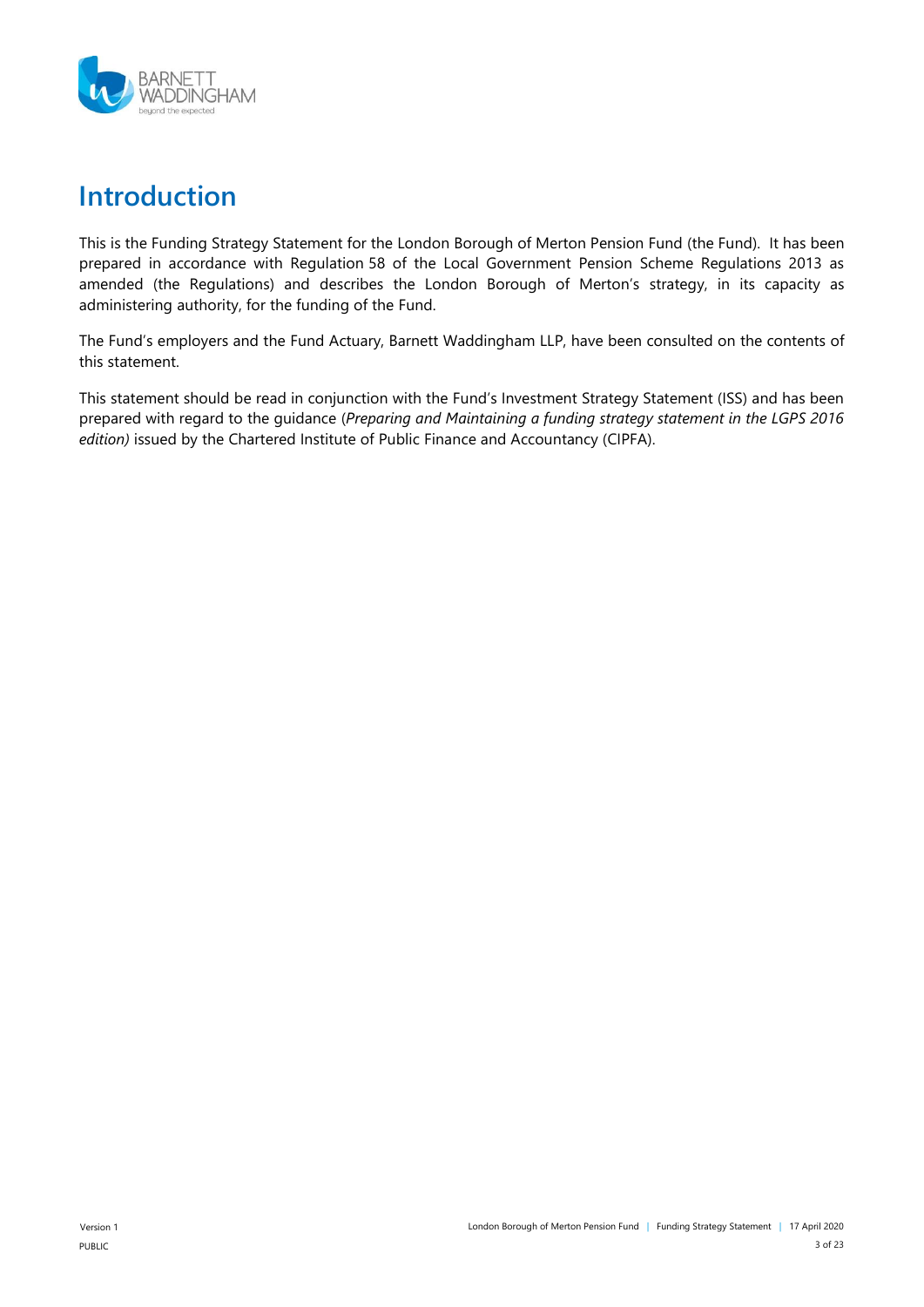

# <span id="page-3-0"></span>**Purpose of the Funding Strategy Statement**

The purpose of this Funding Strategy Statement (FSS) is to:

- Establish a clear and transparent fund-specific strategy that will identify how employers' pension liabilities are best met going forward;
- Support the desirability of maintaining as nearly constant a primary contribution rate as possible, as defined in Regulation 62(6) of the Regulations;
- Ensure that the regulatory requirements to set contributions to meet the future liability to provide Scheme member benefits in a way that ensures the solvency and long-term cost efficiency of the Fund are met; and
- Take a prudent longer-term view of funding those liabilities.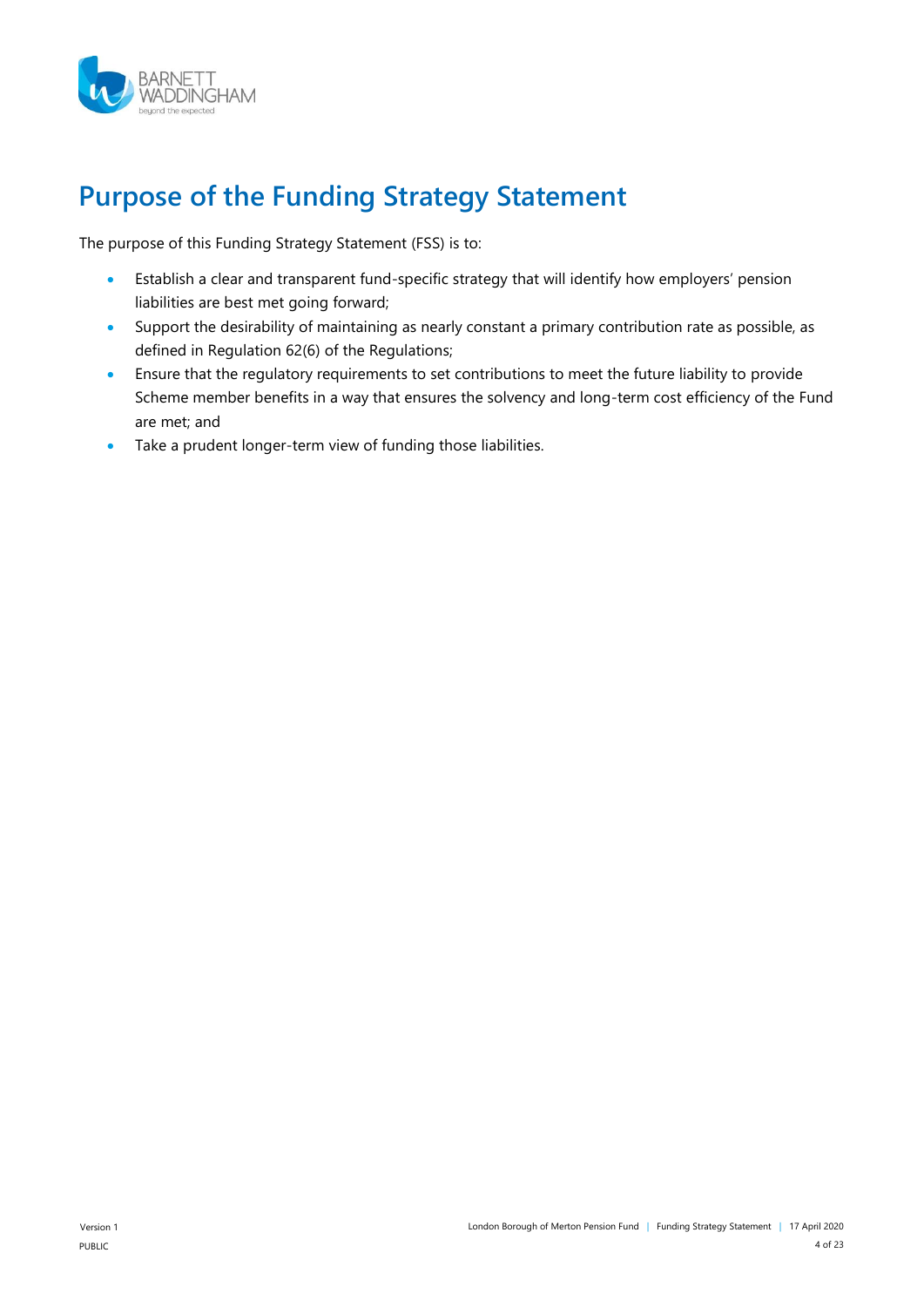

# <span id="page-4-0"></span>**Aims and purpose of the Fund**

The aims of the Fund are to:

- Manage employers' liabilities effectively and ensure that sufficient resources are available to meet all liabilities as they fall due;
- Enable primary contribution rates to be kept as nearly constant as possible and (subject to the administering authority not taking undue risks) at reasonable cost to all relevant parties (such as the taxpayers, scheduled, resolution and admitted bodies), while achieving and maintaining Fund solvency and long-term cost efficiency, which should be assessed in light of the risk profile of the Fund and employers, and the risk appetite of the administering authority and employers alike; and
- **Seek returns on investment within reasonable risk parameters.**

The purpose of the Fund is to:

- Pay pensions, lump sums and other benefits to Scheme members as provided for under the Regulations;
- Meet the costs associated in administering the Fund; and
- Receive and invest contributions, transfer values and investment income.

### <span id="page-4-1"></span>**Funding objectives**

Contributions are paid to the Fund by Scheme members and the employing bodies to provide for the benefits which will become payable to Scheme members when they fall due.

The funding objectives are to:

- Ensure that pension benefits can be met as and when they fall due over the lifetime of the Fund;
- Ensure the solvency of the Fund;
- Set levels of employer contribution rates to target a 100% funding level over an appropriate time period and using appropriate actuarial assumptions, while taking into account the different characteristics of participating employers;
- Build up the required assets in such a way that employer contribution rates are kept as stable as possible, with consideration of the long-term cost efficiency objective; and
- Adopt appropriate measures and approaches to reduce the risk, as far as possible, to the Fund, other employers and ultimately the taxpayer from an employer defaulting on its pension obligations.

In developing the funding strategy, the administering authority should also have regard to the likely outcomes of the review carried out under Section 13(4)(c) of the Public Service Pensions Act 2013. Section 13(4)(c) requires an independent review of the actuarial valuations of the LGPS funds; this involves reporting on whether the rate of employer contributions set as part of the actuarial valuations are set at an appropriate level to ensure the solvency of the Fund and the long-term cost efficiency of the Scheme so far as relating to the pension Fund. The review also looks at compliance and consistency of the actuarial valuations.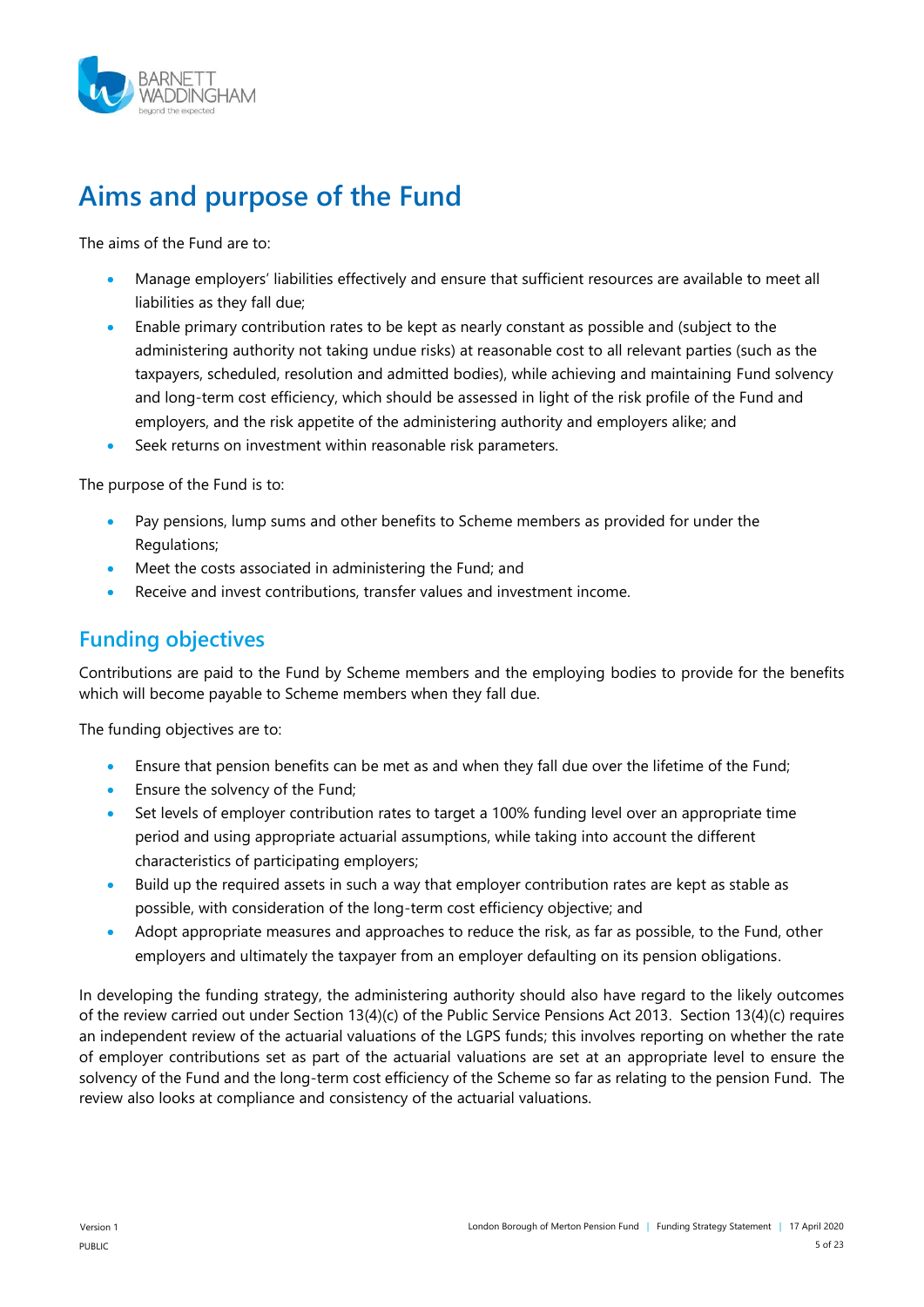

# <span id="page-5-0"></span>**Key parties**

The key parties involved in the funding process and their responsibilities are set out below.

#### **The administering authority**

The administering authority for the Fund is London Borough of Merton. The main responsibilities of the administering authority are to:

- Operate the Fund in accordance with the LGPS Regulations;
- Collect employee and employer contributions, investment income and other amounts due to the Fund as stipulated in the Regulations;
- Invest the Fund's assets in accordance with the Fund's Investment Strategy Statement;
- Pay the benefits due to Scheme members as stipulated in the Regulations;
- Ensure that cash is available to meet liabilities as and when they fall due;
- Take measures as set out in the Regulations to safeguard the Fund against the consequences of employer default;
- Manage the actuarial valuation process in conjunction with the Fund Actuary;
- Prepare and maintain this FSS and also the ISS after consultation with other interested parties;
- Monitor all aspects of the Fund's performance;
- Effectively manage any potential conflicts of interest arising from its dual role as both Fund administrator and Scheme employer; and
- Enable the Local Pension Board to review the valuation process as they see fit.

#### **Scheme employers**

In addition to the administering authority, a number of other Scheme employers participate in the Fund.

The responsibilities of each employer that participates in the Fund, including the administering authority, are to:

- Collect employee contributions and pay these together with their own employer contributions, as certified by the Fund Actuary, to the administering authority within the statutory timescales;
- Notify the administering authority of any new Scheme members and any other membership changes promptly;
- Develop a policy on certain discretions and exercise those discretions as permitted under the Regulations;
- Meet the costs of any augmentations or other additional costs in accordance with agreed policies and procedures; and
- Pay any exit payments due on ceasing participation in the Fund.

#### **Scheme members**

Active Scheme members are required to make contributions into the Fund as set by the Ministry of Housing, Communities and Local Government (MHCLG).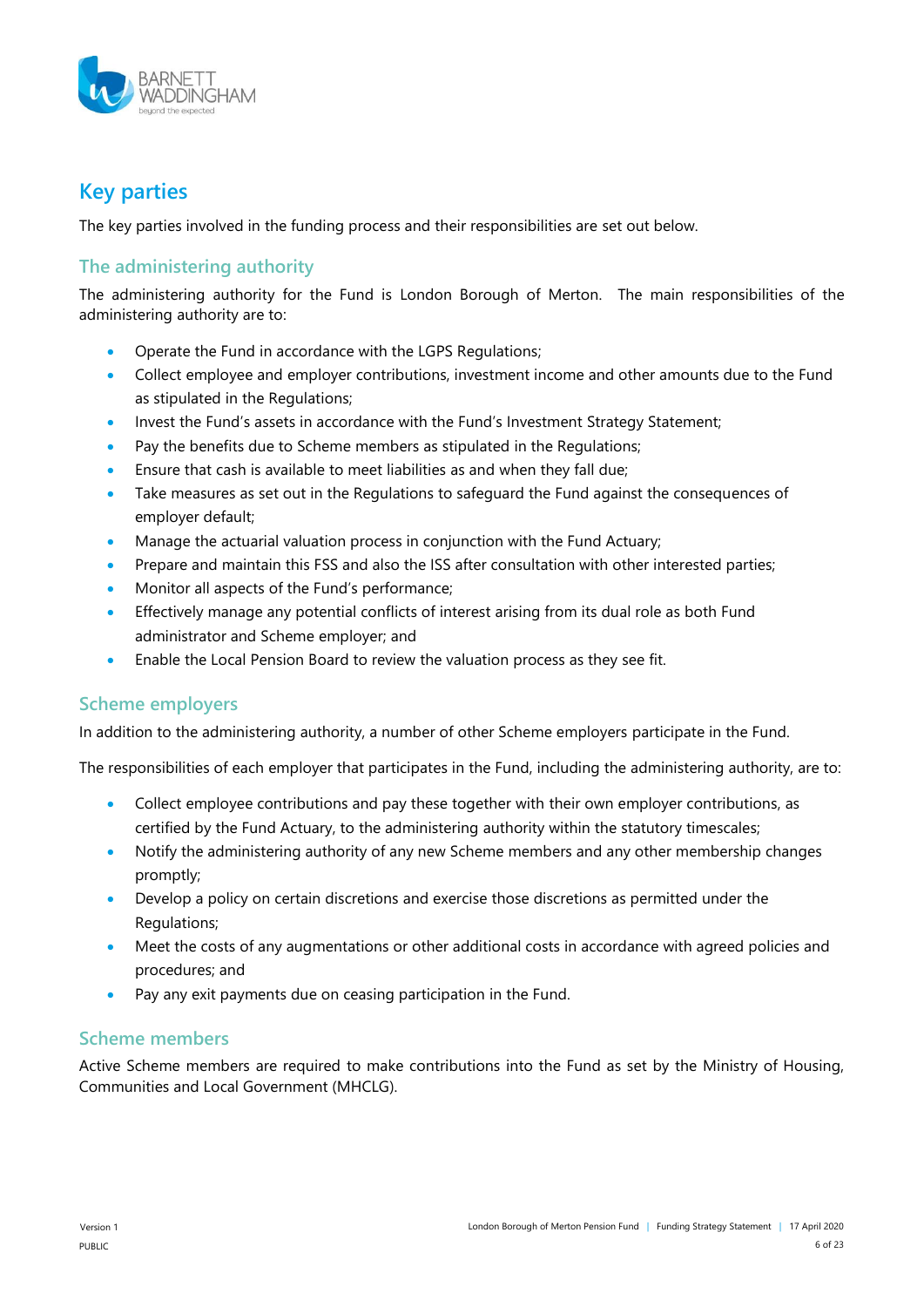

#### **Fund Actuary**

The Fund Actuary for the Fund is Barnett Waddingham LLP. The main responsibilities of the Fund Actuary are to:

- Prepare valuations including the setting of employers' contribution rates at a level to ensure Fund solvency and long-term cost efficiency after agreeing assumptions with the administering authority and having regard to the FSS and the Regulations;
- Prepare advice and calculations in connection with bulk transfers and the funding aspects of individual benefit-related matters such as pension strain costs, ill-health retirement costs, compensatory added years costs, etc;
- Provide advice and valuations on the exiting of employers from the Fund;
- Provide advice and valuations relating to new employers, including recommending the level of bonds or other forms of security required to protect the Fund against the financial effect of employer default;
- Assist the administering authority in assessing whether employer contributions need to be revised between valuations as permitted or required by the Regulations;
- Ensure that the administering authority is aware of any professional guidance or other professional requirements which may be of relevance to their role in advising the Fund; and
- Advise on other actuarial matters affecting the financial position of the Fund.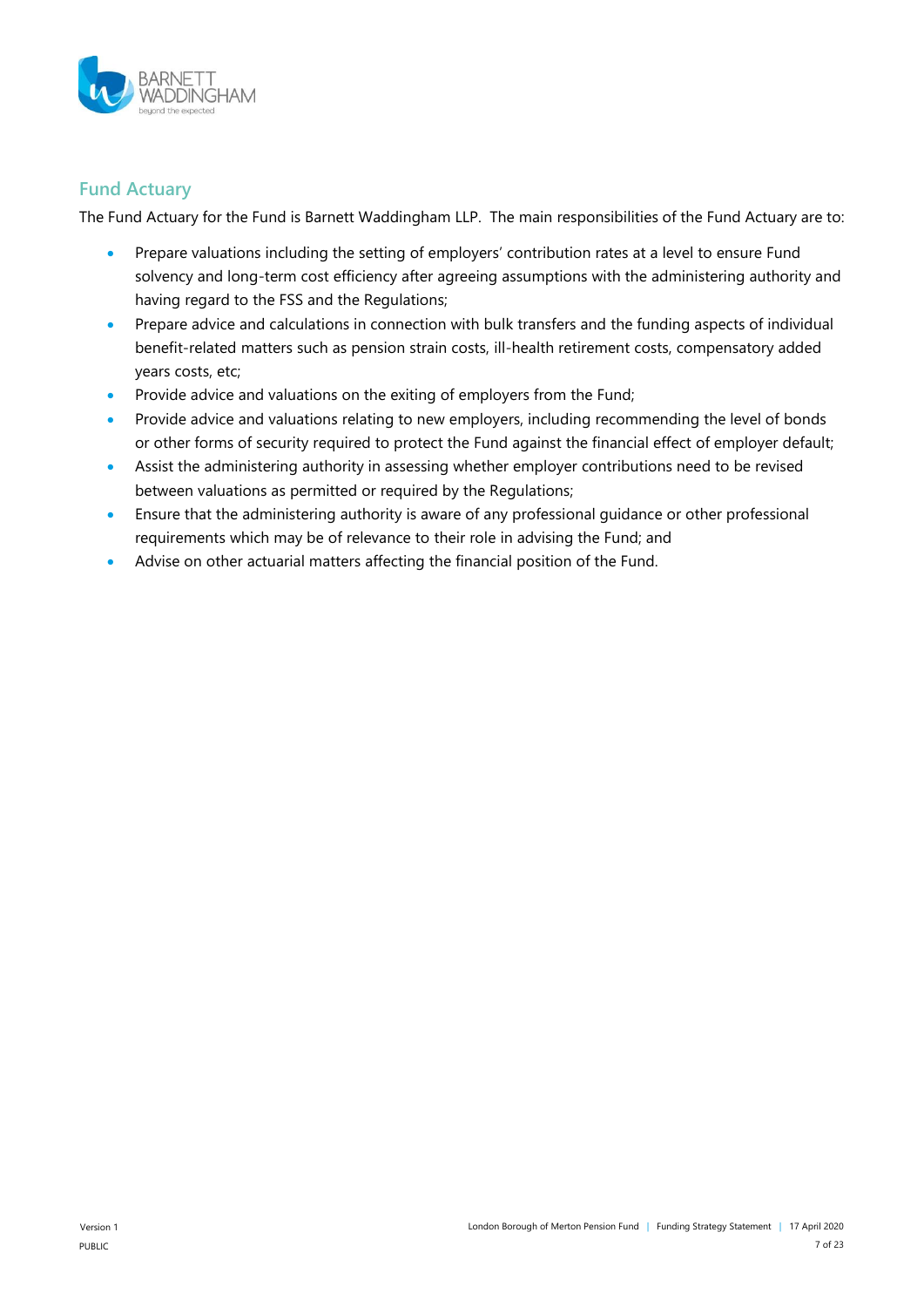

# <span id="page-7-0"></span>**Funding strategy**

The factors affecting the Fund's finances are constantly changing, so it is necessary for its financial position and the contributions payable to be reviewed from time to time by means of an actuarial valuation to check that the funding objectives are being met.

The most recent actuarial valuation of the Fund was carried out as at 31 March 2019. The results of the 2019 valuation are set out in the table below:

| <b>2019 valuation results</b> |      |
|-------------------------------|------|
| Surplus (Deficit)             | £20m |
| Funding level                 | 103% |

On a whole Fund level, the primary rate required to cover the employer cost of future benefit accrual was 19.0% of payroll p.a.

The individual employer contribution rates are set out in the Rates and Adjustments Certificate which forms part of the Fund's 2019 valuation report.

The actuarial valuation involves a projection of future cashflows to and from the Fund. The main purpose of the valuation is to determine the level of employers' contributions that should be paid to ensure that the existing assets and future contributions will be sufficient to meet all future benefit payments from the Fund. A summary of the methods and assumptions adopted is set out in the sections below.

# <span id="page-7-1"></span>**Funding method**

The key objective in determining employers' contribution rates is to establish a funding target and then set levels of employer contribution rates to meet that target over an agreed period.

The funding target is to have sufficient assets in the Fund to meet the accrued liabilities for each employer in the Fund.

For all employers, the method adopted is to consider separately the benefits accrued before the valuation date (past service) and benefits expected to be accrued after the valuation date (future service). These are evaluated as follows:

- The past service funding level of the Fund. This is the ratio of accumulated assets to liabilities in respect of past service. It makes allowance for future increases to members' pay and pensions. A funding level in excess of 100% indicates a surplus of assets over liabilities; while a funding level of less than 100% indicates a deficit; and
- The future service funding rate (also referred to as the primary rate as defined in Regulation 62(5) of the Regulations) is the level of contributions required from the individual employers which, in combination with employee contributions is expected to cover the cost of benefits accruing in future.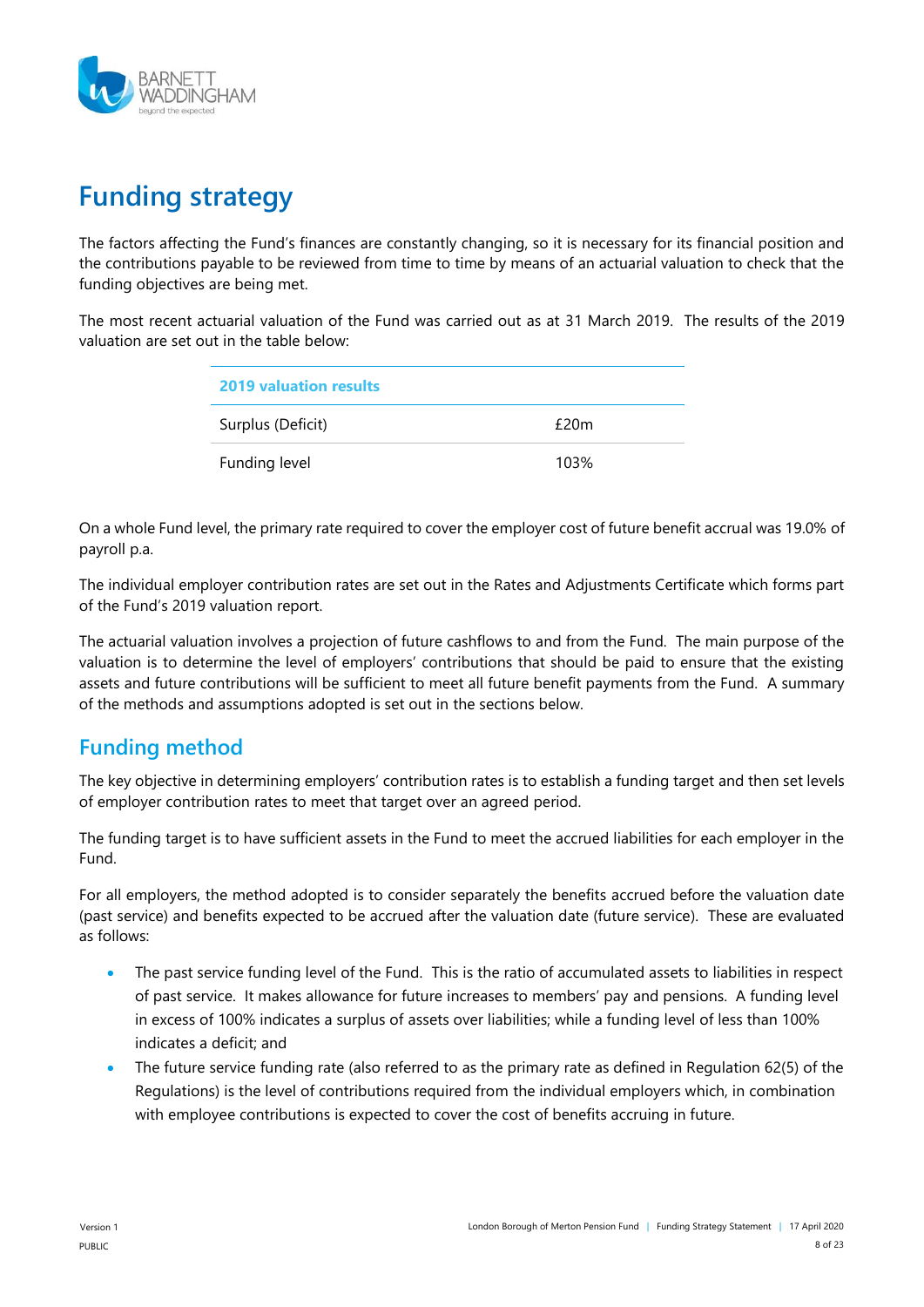

The adjustment required to the primary rate to calculate an employer's total contribution rate is referred to as the secondary rate, as defined in Regulation 62(7). Further details of how the secondary rate is calculated for employers is given below in the [Deficit recovery/surplus amortisation periods](#page-11-1) section.

The approach to the primary rate will depend on specific employer circumstances and in particular may depend on whether an employer is an "open" employer – one which allows new recruits access to the Fund, or a "closed" employer – one which no longer permits new staff access to the Fund. The expected period of participation by an employer in the Fund may also affect the total contribution rate.

For open employers, the actuarial funding method that is adopted is known as the Projected Unit Method. The key feature of this method is that, in assessing the future service cost, the primary rate represents the cost of one year's benefit accrual only.

For closed employers, the actuarial funding method adopted is known as the Attained Age Method. The key difference between this method and the Projected Unit Method is that the Attained Age Method assesses the average cost of the benefits that will accrue over a specific period, such as the length of a contract or the remaining expected working lifetime of active members.

The approach by employer may vary to reflect an employer's specific circumstance, however, in general the closed employers in the Fund are admission bodies who have joined the Fund as part of an outsourcing contract and therefore the Attained Age Method is used in setting their contributions. All other employers (for example councils, higher education bodies and academies) are generally open employers and therefore the Projected Unit Method is used. The administering authority holds details of the open or closed status of each employer.

# <span id="page-8-0"></span>**Valuation assumptions and funding model**

In completing the actuarial valuation it is necessary to formulate assumptions about the factors affecting the Fund's future finances such as price inflation, pay increases, investment returns, rates of mortality, early retirement and staff turnover etc.

The assumptions adopted at the valuation can therefore be considered as:

- The demographic (or statistical) assumptions which are essentially estimates of the likelihood or timing of benefits and contributions being paid, and
- The financial assumptions which will determine the estimates of the amount of benefits and contributions payable and their current (or present) value.

#### **Future price inflation**

The base assumption in any valuation is the future level of price inflation over a period commensurate with the duration of the liabilities, as measured by the Retail Price Index (RPI). This is derived using the 20 year point on the Bank of England implied Retail Price Index (RPI) inflation curve, with consideration of the market conditions over the six months straddling the valuation date. The 20 year point on the curve is taken as 20 years is consistent with the average duration of an LGPS Fund.

#### **Future pension increases**

Pension increases are linked to changes in the level of the Consumer Price Index (CPI). Inflation as measured by the CPI has historically been less than RPI due mainly to different calculation methods. A deduction of 1.0% p.a. is therefore made to the RPI assumption to derive the CPI assumption.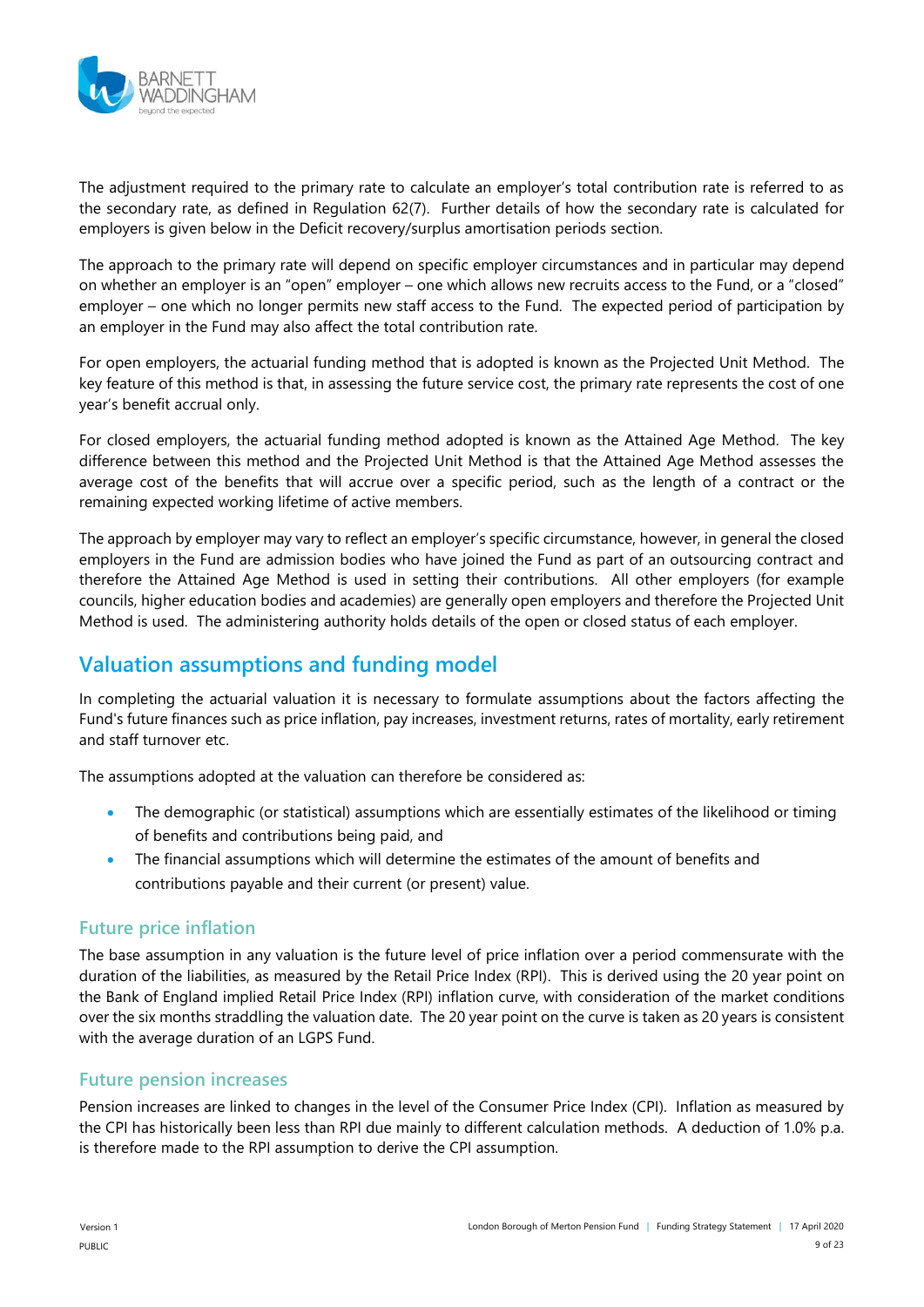

#### **Future pay increases**

As some of the benefits are linked to pay levels at retirement, it is necessary to make an assumption as to future levels of pay increases. Historically, there has been a close link between price inflation and pay increases with pay increases exceeding price inflation in the longer term. The long-term pay increase assumption adopted as at 31 March 2019 was CPI plus 1.0% p.a. which includes allowance for promotional increases.

#### **Future investment returns/discount rate**

To determine the value of accrued liabilities and derive future contribution requirements it is necessary to discount future payments to and from the Fund to present day values.

The discount rate that is adopted will depend on the funding target adopted for each Scheme employer.

The discount rate that is applied to all projected liabilities reflects a prudent estimate of the rate of investment return that is expected to be earned from the Fund's long-term investment strategy by considering average market yields in the six months straddling the valuation date. The discount rate so determined may be referred to as the "ongoing" discount rate.

It may be appropriate for an alternative discount rate approach to be taken to reflect an individual employer's situation. This may be, for example, to reflect an employer targeting a cessation event or to reflect the administering authority's views on the level of risk that an employer poses to the Fund. The Fund Actuary will incorporate any such adjustments after consultation with the administering authority.

A summary of the financial assumptions adopted for the 2019 valuation is set out in the table below:

| Financial assumptions as at 31 March 2019               |                             |
|---------------------------------------------------------|-----------------------------|
| RPI inflation                                           | $3.6\%$ p.a.                |
| CPI inflation                                           | 2.6% p.a.                   |
| Pension/deferred pension increases and CARE revaluation | In line with CPI inflation  |
| Pay increases                                           | CPI inflation $+1.0\%$ p.a. |
| Discount rate                                           | 4.8% p.a.                   |

#### **Asset valuation**

For the purpose of the valuation, the asset value used is the market value of the accumulated fund at the valuation date, adjusted to reflect average market conditions during the six months straddling the valuation date. This is referred to as the smoothed asset value and is calculated as a consistent approach to the valuation of the liabilities.

The Fund's assets are notionally allocated to employers at an individual level by allowing for actual Fund returns achieved on the assets and cashflows paid into and out of the Fund in respect of each employer (e.g. contributions received and benefits paid).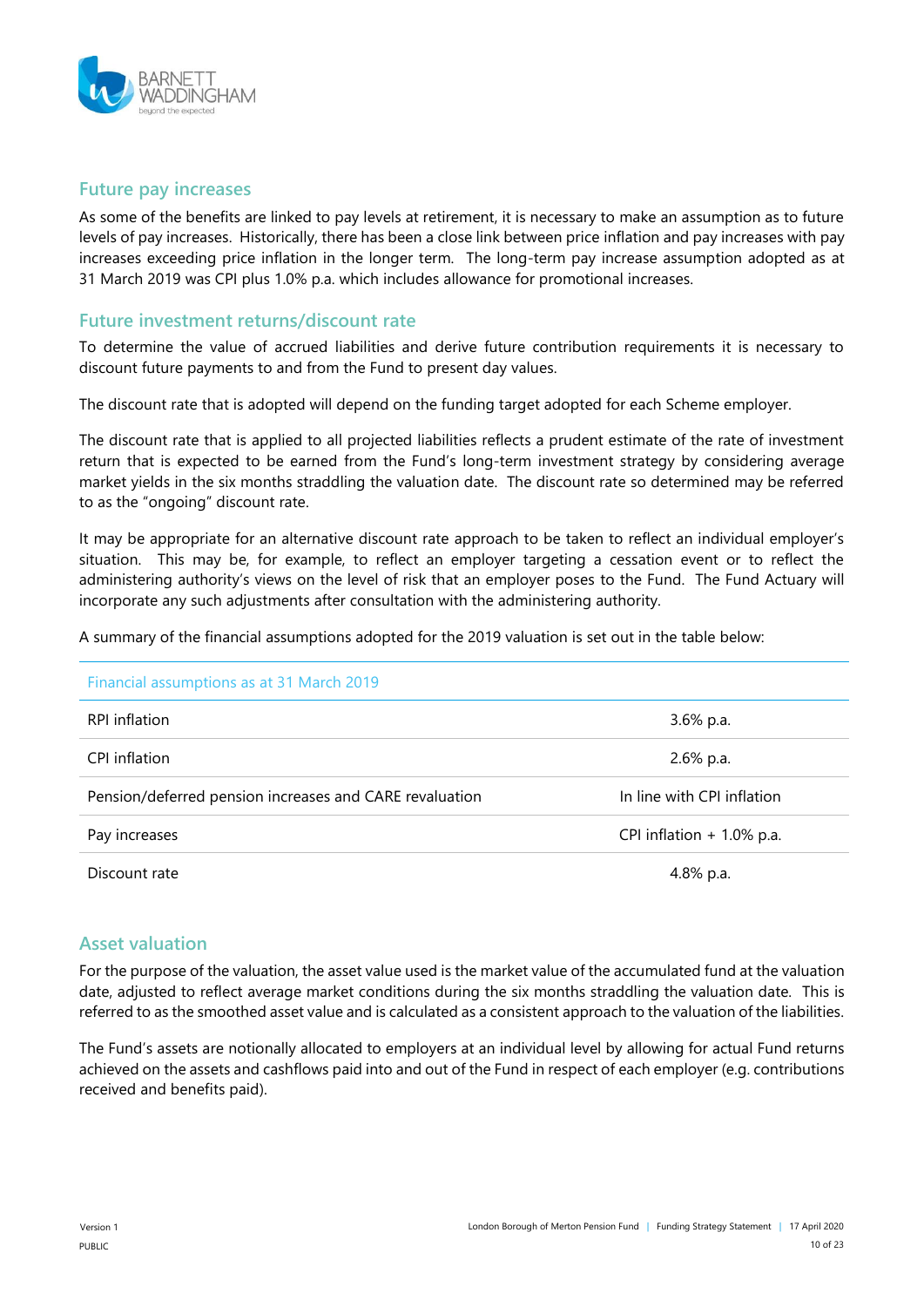

#### **Demographic assumptions**

The demographic assumptions incorporated into the valuation are based on Fund-specific experience and national statistics, adjusted as appropriate to reflect the individual circumstances of the Fund and/or individual employers.

Further details of the assumptions adopted are included in the Fund's 2019 valuation report.

#### **McCloud/Sargeant judgements**

The McCloud/Sargeant judgements were in relation to two employment tribunal cases which were brought against the government in relation to possible age and gender discrimination in the implementation of transitional protection following the introduction of the reformed 2015 public service pension schemes from 1 April 2015. These judgements were not directly in relation to the LGPS, however, do have implications for the LGPS.

In December 2018, the Court of Appeal ruled that the transitional protection offered to some members as part of the reforms amounted to unlawful discrimination. On 27 June 2019 the Supreme Court denied the government's request for an appeal in the case. A remedy is still to be either imposed by the Employment Tribunal or negotiated and applied to all public service schemes, so it is not yet clear how this judgement may affect LGPS members' past or future service benefits. It has, however, been noted by government in its 15 July 2019 statement that it expects to have to amend all public service schemes, including the LGPS.

Further details of this can be found below in the [Regulatory risks](#page-19-1) section.

At the time of drafting this FSS, it is still unclear how this will affect current and future LGPS benefits. As part of the Fund's 2019 valuation, in order to mitigate the risk of member benefits being uplifted and becoming more expensive, the potential impact of McCloud was covered by the prudence allowance in the discount rate assumption. As the remedy is still to be agreed the cost cannot be calculated with certainty, however, the Fund Actuary expects it is likely to be less than the impact of reducing the discount rate assumption by 0.1% p.a. and therefore has allowed for this implicitly by reducing the discount rate by 0.1%p.a.

#### **Guaranteed Minimum Pension (GMP) indexation and equalisation**

As part of the restructuring of the state pension provision, the government needs to consider how public service pension payments should be increased in future for members who accrued a Guaranteed Minimum Pension (GMP) from their public service pension scheme and expect to reach State Pension Age (SPA) post-December 2018. In addition, a resulting potential inequality in the payment of public service pensions between men and women needs to be addressed. Information on the current method of indexation and equalisation of public service pension schemes can be found [here.](https://www.gov.uk/government/consultations/indexation-and-equalisation-of-gmp-in-public-service-pension-schemes/consultation-on-indexation-and-equalisation-of-gmp-in-public-service-pension-schemes)

On 22 January 2018, the government published the outcome to its *Indexation and equalisation of GMP in public service pension schemes* consultation, concluding that the requirement for public service pension schemes to fully price protect the GMP element of individuals' public service pension would be extended to those individuals reaching SPA before 6 April 2021. HMT published a Ministerial Direction on 4 December 2018 to implement this outcome, with effect from 6 April 2016. Details of this outcome and the Ministerial Direction can be found [here.](https://www.gov.uk/government/publications/indexation-of-public-service-pensions)

The 2019 valuation assumption for GMP is that the Fund will pay limited increases for members that have reached SPA by 6 April 2016, with the government providing the remainder of the inflationary increase. For members that reach SPA after this date, it is assumed that the Fund will be required to pay the entire inflationary increase.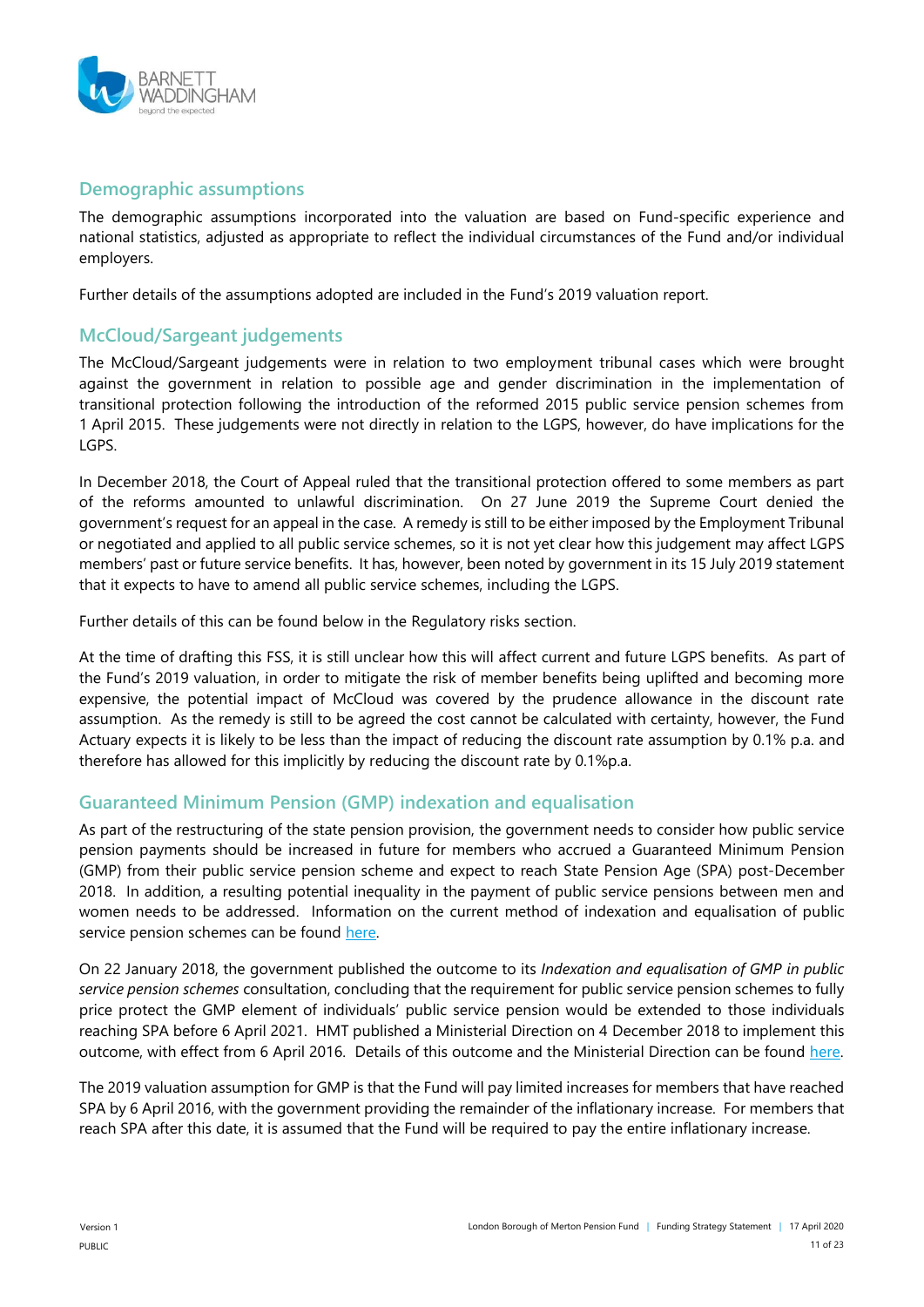

# <span id="page-11-1"></span>**Deficit recovery/surplus amortisation periods**

Whilst one of the funding objectives is to build up sufficient assets to meet the cost of benefits as they accrue, it is recognised that at any particular point in time, the value of the accumulated assets will be different to the value of accrued liabilities, depending on how the actual experience of the Fund differs to the actuarial assumptions. This theory applies down to an individual employer level; each employer in the Fund has their own share of deficit or surplus attributable to their section of the Fund.

Where the valuation for an employer discloses a deficit then the level of required employer contributions includes an adjustment to fund the deficit over a maximum period of 12 years from 1 April 2020. The adjustment may be set either as a percentage of payroll or as a fixed monetary amount.

The deficit recovery period or amortisation period that has been adopted for all participating employers is 12 years with the exception of Moat Housing Group which has a deficit recovery period of 9 years, as there are no active members.

### <span id="page-11-0"></span>**Pooling of individual employers**

The policy of the Fund is that each individual employer should be responsible for the costs of providing pensions for its own employees who participate in the Fund. Accordingly, contribution rates are set for individual employers to reflect their own particular circumstances.

However, certain groups of individual employers are pooled for the purposes of determining contribution rates to recognise common characteristics or where the number of Scheme members is small.

Currently, there are two pools within the Fund, namely the London Borough of Merton pool and the Academy pool. The main purpose of pooling is to produce more stable employer contribution levels, although recognising that ultimately there will be some level of cross-subsidy of pension cost amongst pooled employers.

#### **Forming/disbanding a funding pool**

Where the Fund identifies a group of employers with similar characteristics and potential merits for pooling, it is possible to form a pool for these employers. Advice should be sought from the Fund Actuary to consider the appropriateness and practicalities of forming the funding pool.

Conversely, the Fund may consider it no longer appropriate to pool a group of employers. This could be due to divergence of previously similar characteristics or an employer becoming a dominant party in the pool (such that the results of the pool are largely driven by that dominant employer). Where this scenario arises, advice should be sought from the Fund Actuary.

Funding pools should be monitored on a regular basis, at least at each actuarial valuation, in order to ensure the pooling arrangement remains appropriate.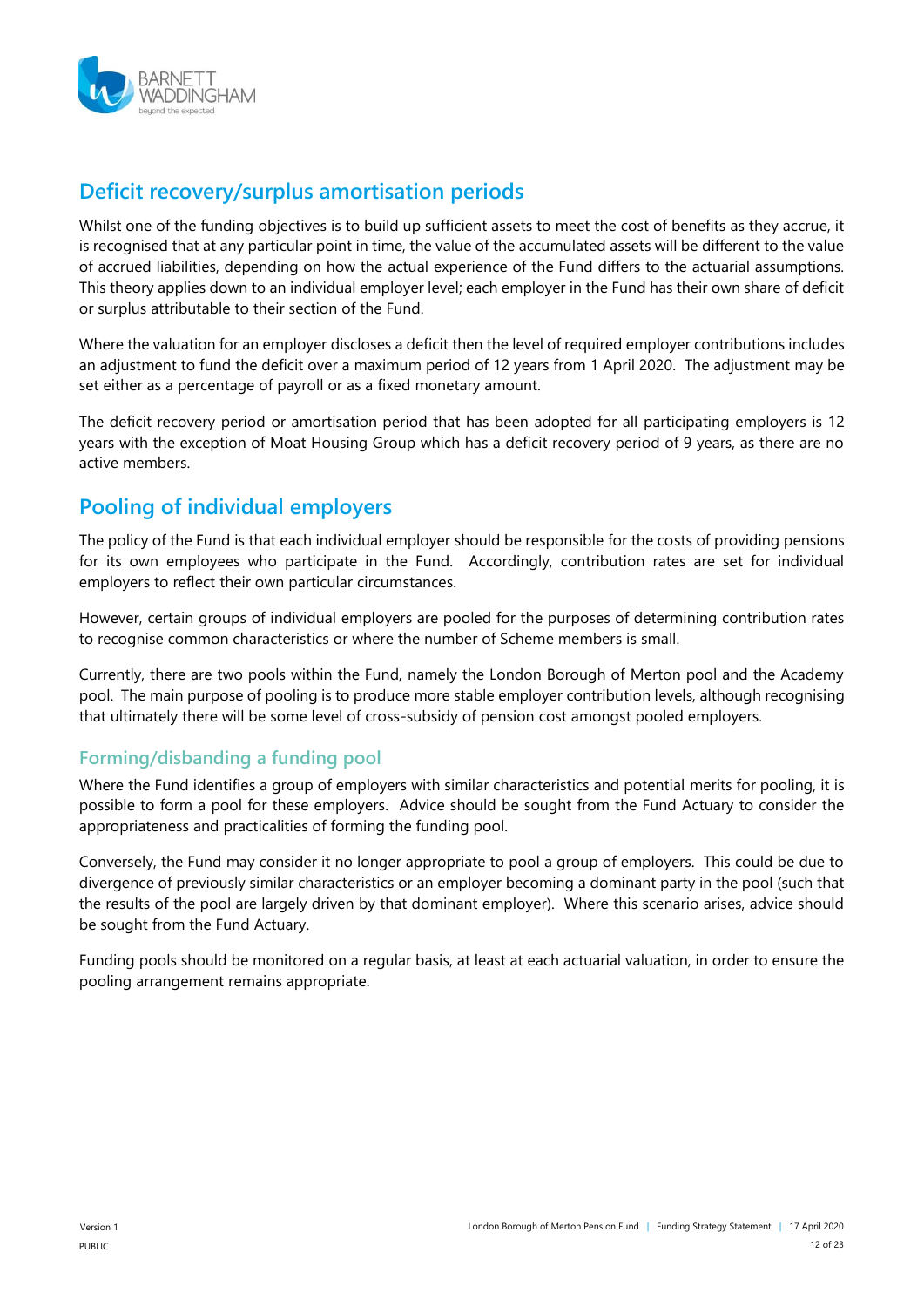

# <span id="page-12-0"></span>**New employers joining the Fund**

When a new employer joins the Fund, the Fund Actuary is required to set the contribution rates payable by the new employer and allocate a share of Fund assets to the new employer as appropriate. The most common types of new employers joining the Fund are admission bodies and new academies. These are considered in more detail below.

### <span id="page-12-1"></span>**Admission bodies**

New admission bodies in the Fund are commonly a result of a transfer of staff from an existing employer in the Fund to another body (for example as part of a transfer of services from a council or academy to an external provider under Schedule 2 Part 3 of the Regulations). Typically these transfers will be for a limited period (the contract length), over which the new admission body employer is required to pay contributions into the Fund in respect of the transferred members.

#### **Funding at start of contract**

Generally, when a new admission body joins the Fund, they will become responsible for all the pensions risk associated with the benefits accrued by transferring members and the benefits to be accrued over the contract length. This is known as a full risk transfer. In these cases, it may be appropriate that the new admission body is allocated a share of Fund assets equal to the value of the benefits transferred, i.e. the new admission body starts off on a fully funded basis. This is calculated on the relevant funding basis and the opening position may be different when calculated on an alternative basis (e.g. on an accounting basis).

However, there may be special arrangements made as part of the contract such that a full risk transfer approach is not adopted. In these cases, the initial assets allocated to the new admission body will reflect the level of risk transferred and may therefore not be on a fully funded basis or may not reflect the full value of the benefits attributable to the transferring members.

#### **Contribution rate**

The contribution rate may be set on an open or a closed basis. Where the funding at the start of the contract is on a fully funded basis then the contribution rate will represent the primary rate only; where there is a deficit allocated to the new admission body then the contribution rate will also incorporate a secondary rate with the aim of recovering the deficit over an appropriate recovery period.

Depending on the details of the arrangement, for example if any risk sharing arrangements are in place, then additional adjustments may be made to determine the contribution rate payable by the new admission body. The approach in these cases will be bespoke to the individual arrangement.

#### **Security**

To mitigate the risk to the Fund that a new admission body will not be able to meet its obligations to the Fund in the future, the new admission body may be required to put in place a bond in accordance with Schedule 2 Part 3 of the Regulations, if required by the letting authority and administering authority.

If, for any reason, it is not desirable for a new admission body to enter into a bond, the new admission body may provide an alternative form of security which is satisfactory to the administering authority.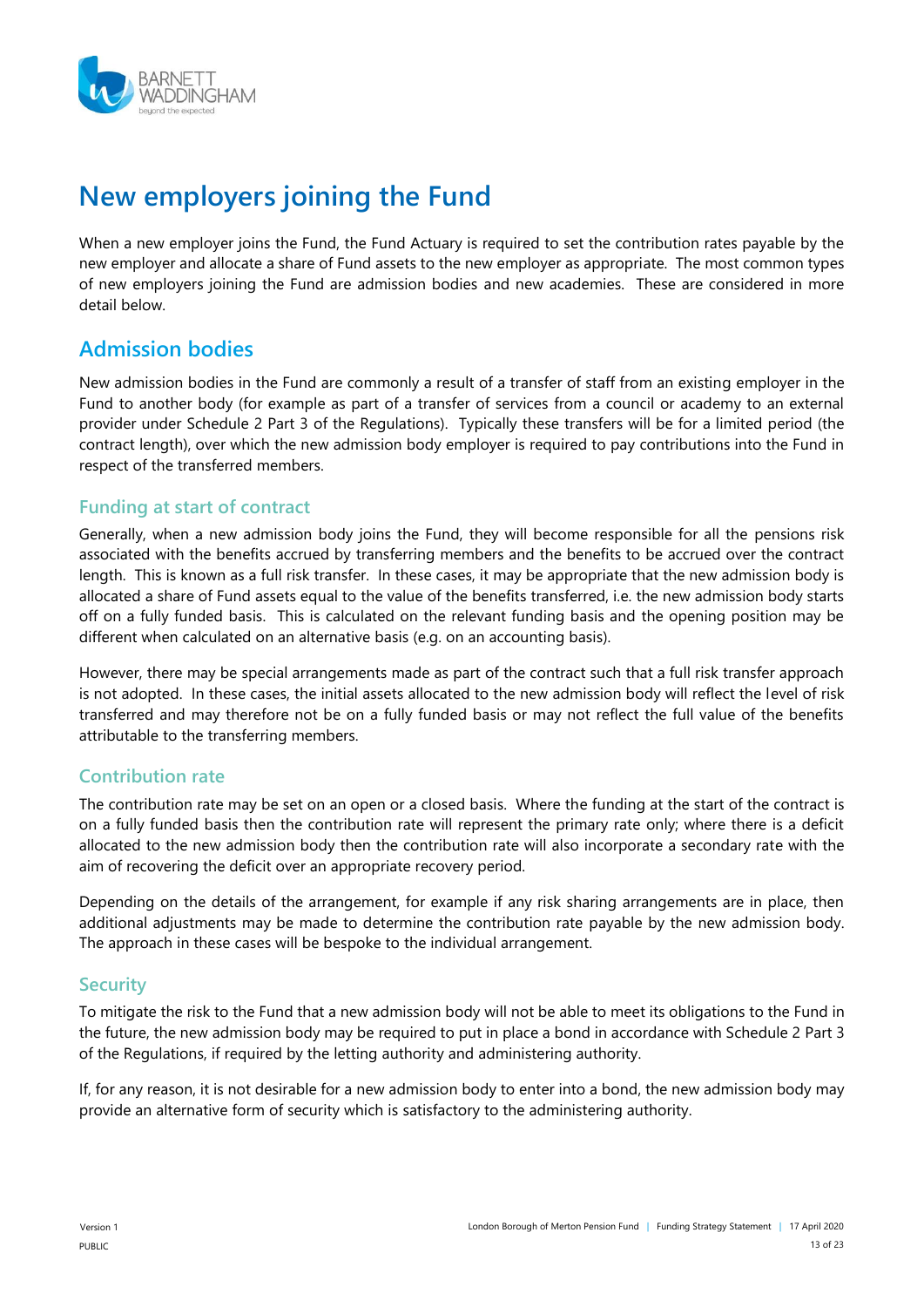

### <span id="page-13-0"></span>**New academies**

When a school converts to academy status, the new academy (or the sponsoring multi-academy trust) becomes a Scheme employer in its own right.

#### **Funding at start**

On conversion to academy status, the new academy will be allocated assets based on the active cover of the relevant local authority at the conversion date. The active cover approach is based on the funding level of the local authority's active liabilities, after fully funding the local authority's deferred and pensioner liabilities. This determines any deficit attributable to the transferring members.

Note that if the new academy is more than fully funded at conversion date, based on the active cover approach, the academy will join the Academies pool fully funded but will not transfer any surplus to the pool.

On conversion to academy status, the new academy will join the Academies pool and will be allocated assets based on the funding level of the pool at the conversion date, allowing for any transferred deficit.

#### **Contribution rate**

The contribution rate payable when a new academy joins the Fund will be in line with the contribution rate certified for the Academies funding pool at the 2019 valuation.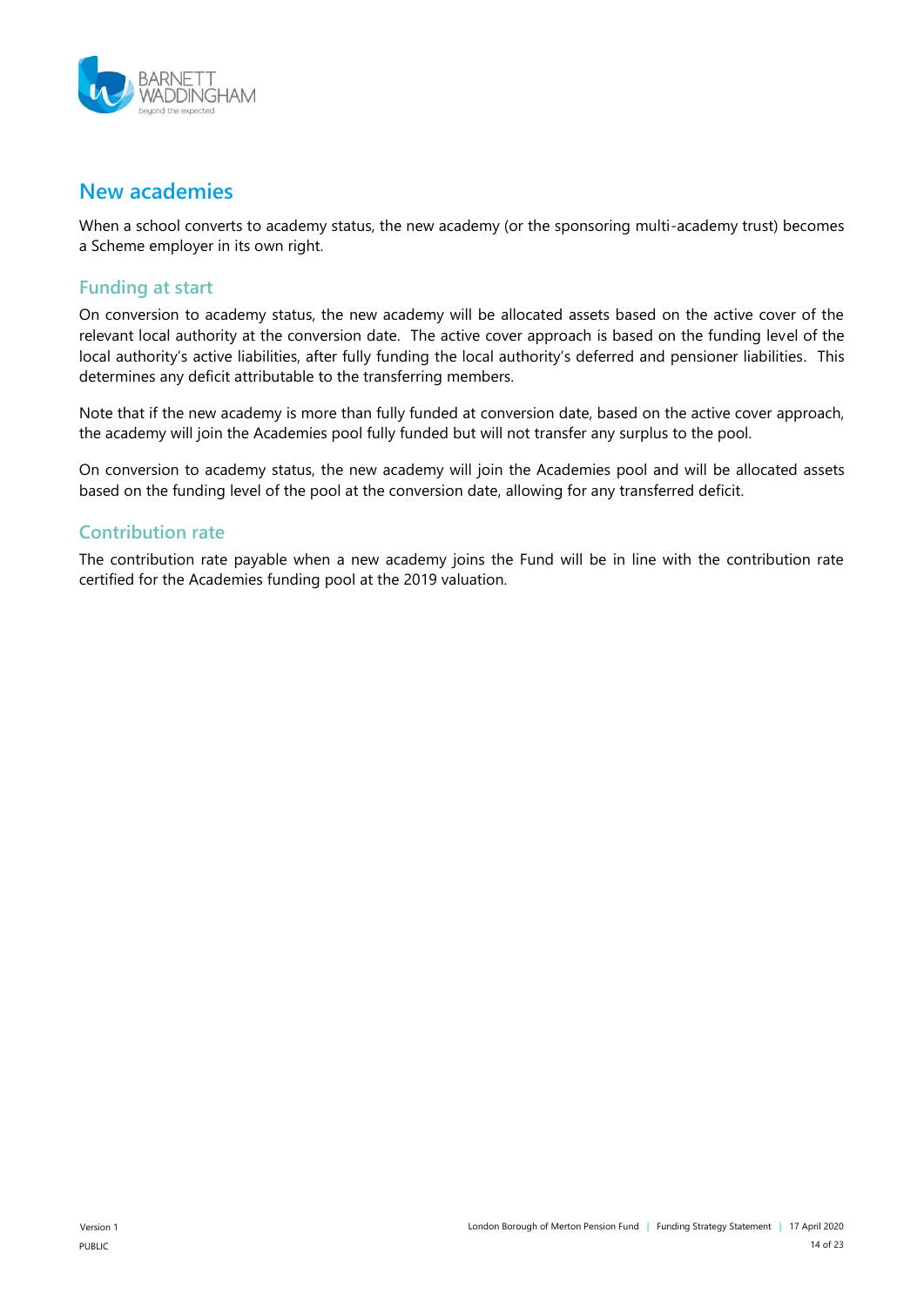

# <span id="page-14-0"></span>**Cessation valuations**

When a Scheme employer exits the Fund and becomes an exiting employer, as required under the Regulations the Fund Actuary will be asked to carry out an actuarial valuation in order to determine the liabilities in respect of the benefits held by the exiting employer's current and former employees. The Fund Actuary is also required to determine the exit payment due from the exiting employer to the Fund or the exit credit payable from the Fund to the exiting employer.

Any deficit in the Fund in respect of the exiting employer will be due to the Fund as a single lump sum payment, unless it is agreed by the administering authority and the other parties involved that an alternative approach is permissible. For example:

- It may be agreed with the administering authority that the exit payment can be spread over some agreed period;
- the assets and liabilities relating to the employer may transfer within the Fund to another participating employer; or
- the employer's exit may be deferred subject to agreement with the administering authority, for example if it intends to offer Scheme membership to a new employee within the following three years.

Similarly, any surplus in the Fund in respect of the exiting employer may be treated differently to a payment of an exit credit, subject to the agreement between the relevant parties and any legal documentation.

In assessing the value of the liabilities attributable to the exiting employer, the Fund Actuary may adopt differing approaches depending on the employer and the specific details surrounding the employer's cessation scenario.

For example, if there is no guarantor in the Fund willing to accept responsibility for the residual liabilities of the exiting employer, then those liabilities are likely to be assessed on a "minimum risk" basis leading to a higher exit payment being required from (or lower exit credit being paid to) the employer, in order to extinguish their liabilities to the Fund and to reduce the risk of these liabilities needing to be met by other participating employers in future.

If it is agreed that another employer in the Fund will accept responsibility for the residual liabilities, then the assumptions adopted will be consistent with the current ongoing funding position, but additional prudence may be included in order to take into account potential uncertainties and risk e.g. due to adverse market changes, additional liabilities arising from regulatory or legislative change and political/economic uncertainties. The additional level of prudence will be set by considering the distribution of funding levels under a large number of economic scenarios, with the aim being to gain a reasonable level of confidence that the Fund will be able to meet its benefits obligations to the relevant members in future.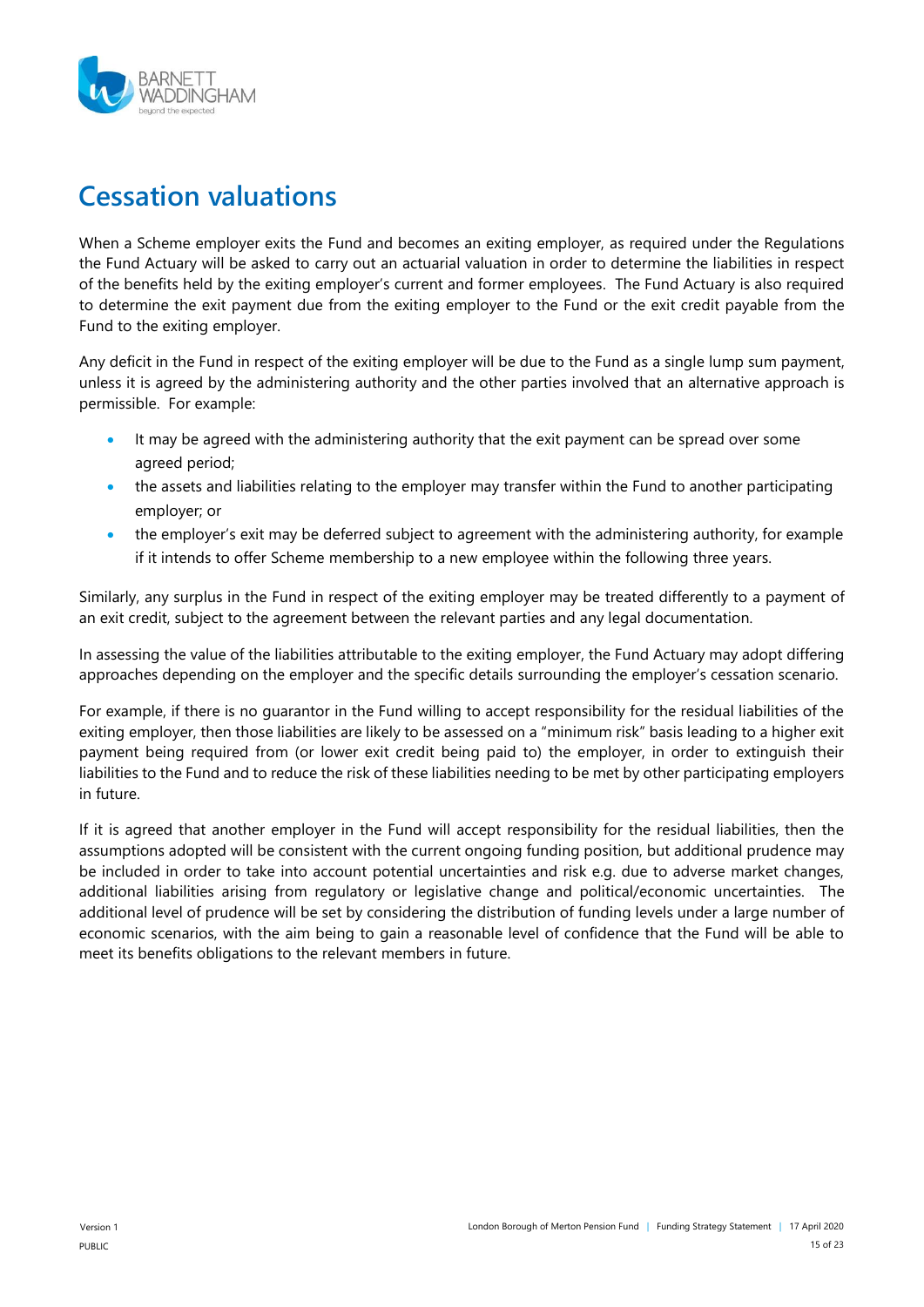

#### **Exit credit policy**

Following advice from MHCLG, the Fund have set out their exit credit policy as follows.

- Any employer who cannot demonstrate that they have been exposed to underfunding risk during their participation in the Fund will not be entitled to an exit credit payment. This will include the majority of "pass-through" arrangements. This is on the basis that these employers would not have not been asked to pay an exit payment had a deficit existed at the time of exit.
- The administering authority does not need to enquire into the precise risk sharing arrangement adopted by an employer but it must be satisfied that the risk sharing arrangement has been in place before it will pay out an exit credit. The level of risk that an employer has borne will be taken into account when determining the amount of any exit credit. It is the responsibility of the exiting employer to set out why the arrangements make payment of an exit credit appropriate.
- Any exit credit payable will be subject to a maximum of the actual employer contributions paid into the Fund. Where risk sharing arrangements are in place, any contributions made or required to be made to meet additional liabilities incurred as a result of redundancies, ill health retirement strains, excessive salary increases or anything else covered in the risk sharing agreement will not be included for the purposes of the exit credit payable.
- As detailed above, the Fund Actuary may adopt differing approaches depending on the employer and the specific details surrounding the employer's cessation scenario. For the purposes of calculating any exit credit, the default approach will be on a minimum-risk basis.
- The administering authority will pay out any exit credits within six months of the cessation date where possible. A longer time may be agreed between the administering authority and the exiting employer where necessary. For example if the employer does not provide all the relevant information to the administering authority within one month of the cessation date the administering authority will not be able to guarantee payment within six months of the cessation date.
- Under the Regulations, the administering authority has the discretion to take into account any other relevant factors in the calculation of any exit credit payable and they will seek legal advice where appropriate.

# **Regulatory factors**

At the date of drafting this FSS, the government is currently consulting on potential changes to the Regulations, some which may affect the regulations surrounding an employer's exit from the Fund. This is set out in the *Local government pension scheme: changes to the local valuation cycle and the management of employer risk* consultation document.

Further details of this can be found in the [Regulatory risks](#page-19-1) section below.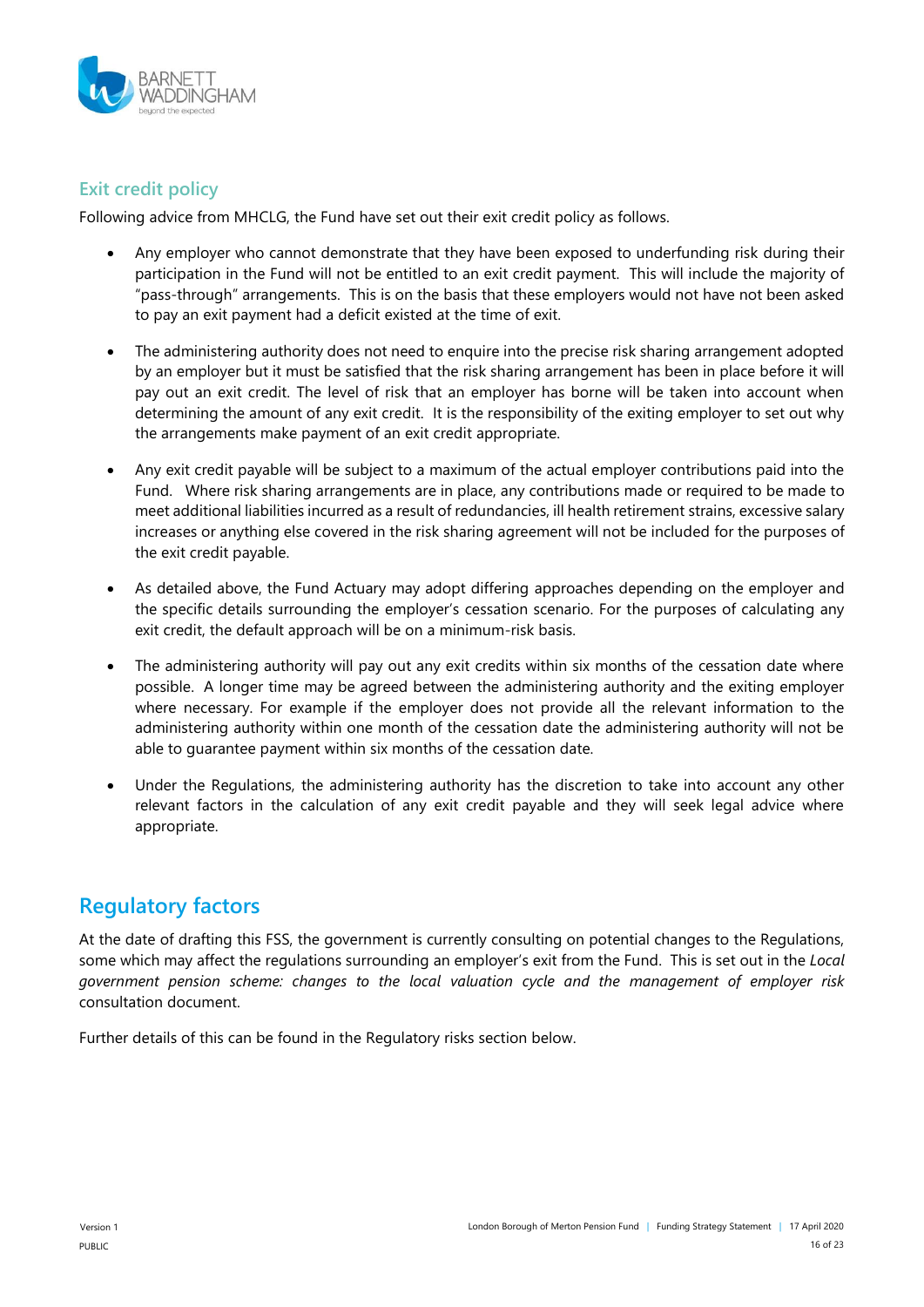

# <span id="page-16-0"></span>**Bulk transfers**

Bulk transfers of staff into or out of the Fund can take place from other LGPS Funds or non-LGPS Funds. In either case, the Fund Actuary for both Funds will be required to negotiate the terms for the bulk transfer – specifically the terms by which the value of assets to be paid from one Fund to the other is calculated.

The agreement will be specific to the situation surrounding each bulk transfer but in general the Fund will look to receive the bulk transfer on no less than a fully funded transfer (i.e. the assets paid from the ceding Fund are sufficient to cover the value of the liabilities on the agreed basis). Similarly, the Fund will not pay bulk transfers more than the asset share of the transferring employer in the Fund nor the value of the past service liabilities of the transferring members, based on the latest funding valuation, updated for market conditions at the transfer date.

A bulk transfer may be required by an issued Direction Order. This is generally in relation to an employer merger, where all the assets and liabilities attributable to the transferring employer in its original Fund are transferred to the receiving Fund.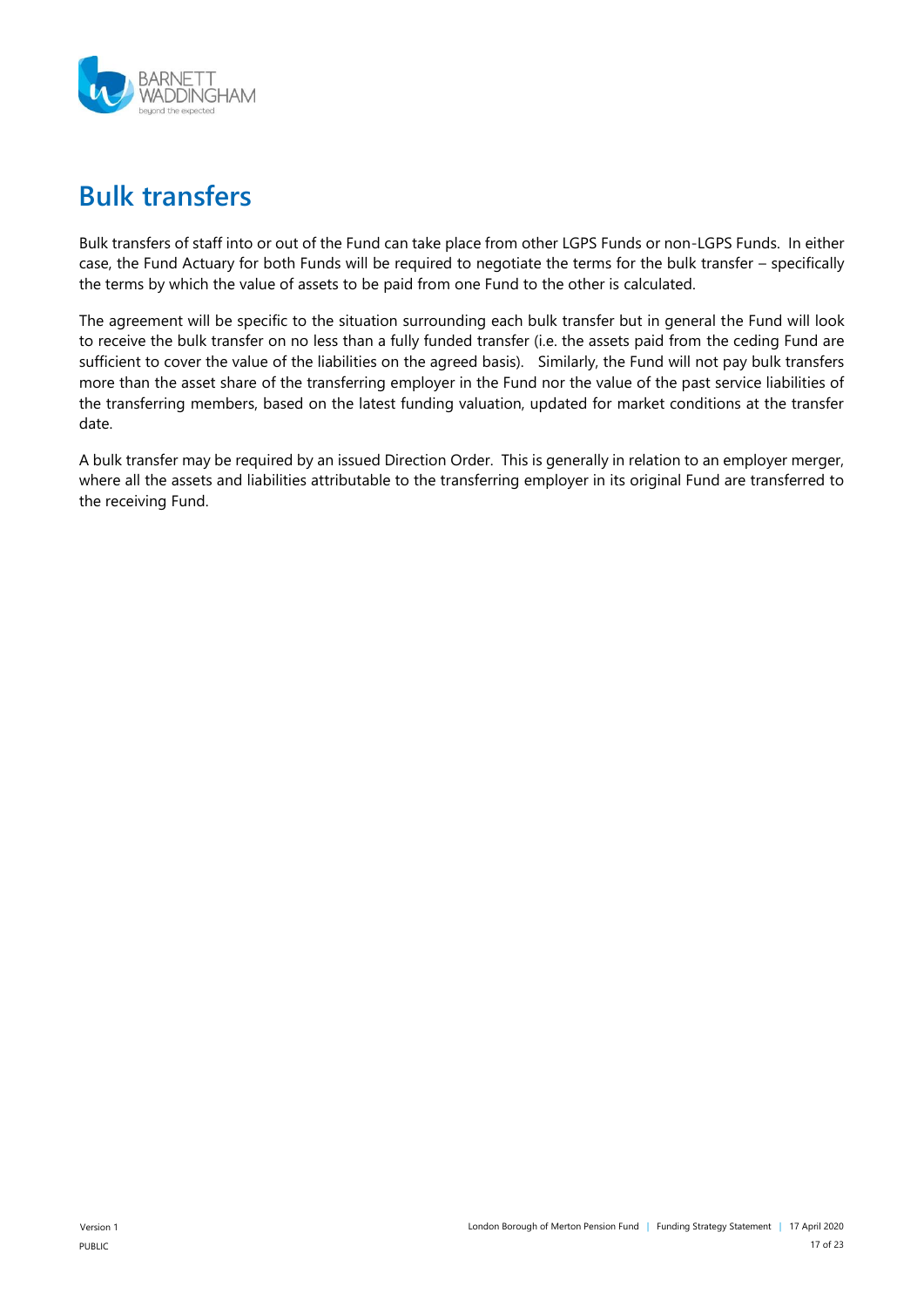

# **Links with the Investment Strategy Statement (ISS)**

The main link between the Funding Strategy Statement (FSS) and the ISS relates to the discount rate that underlies the funding strategy as set out in the FSS, and the expected rate of investment return which is expected to be achieved by the long-term investment strategy as set out in the ISS.

As explained above, the ongoing discount rate that is adopted in the actuarial valuation is derived by considering the expected return from the long-term investment strategy. This ensures consistency between the funding strategy and investment strategy.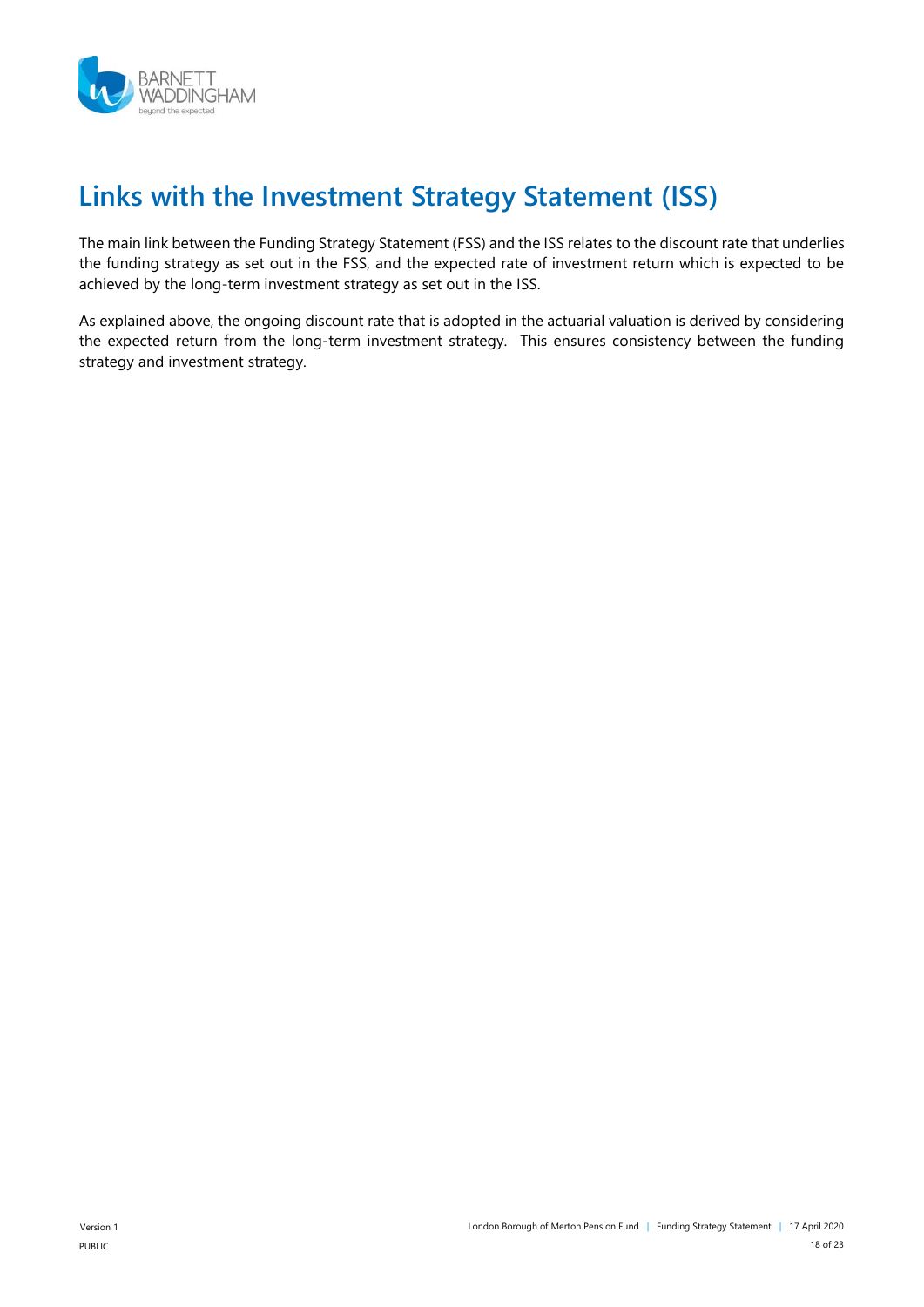

# <span id="page-18-0"></span>**Risks and counter measures**

Whilst the funding strategy attempts to satisfy the funding objectives of ensuring sufficient assets to meet pension liabilities and stable levels of employer contributions, it is recognised that there are risks that may impact on the funding strategy and hence the ability of the strategy to meet the funding objectives.

The major risks to the funding strategy are financial, although there are other external factors including demographic risks, regulatory risks and governance risks.

### <span id="page-18-1"></span>**Financial risks**

The main financial risk is that the actual investment strategy fails to produce the expected rate of investment return (in real terms) that underlies the funding strategy. This could be due to a number of factors, including market returns being less than expected and/or the fund managers who are employed to implement the chosen investment strategy failing to achieve their performance targets.

The valuation results are most sensitive to the real discount rate (i.e. the difference between the discount rate assumption and the price inflation assumption). Broadly speaking an increase/decrease of 0.5% p.a. in the real discount rate will decrease/increase the valuation of the liabilities by 10%, and decrease/increase the required employer contribution by around 2.5% of payroll p.a.

However, the Investment and Pension Fund Advisory Panel regularly monitors the investment returns achieved by the fund managers and receives advice from the independent advisers and officers on investment strategy.

The Committee may also seek advice from the Fund Actuary on valuation related matters.

In addition, the Fund Actuary provides funding updates between valuations to check whether the funding strategy continues to meet the funding objectives.

### <span id="page-18-2"></span>**Demographic risks**

Allowance is made in the funding strategy via the actuarial assumptions for a continuing improvement in life expectancy. However, the main demographic risk to the funding strategy is that it might underestimate the continuing improvement in longevity. For example, an increase of one year to life expectancy of all members in the Fund will increase the liabilities by approximately 3%.

The actual mortality of pensioners in the Fund is monitored by the Fund Actuary at each actuarial valuation and assumptions are kept under review. The Fund has commissioned a bespoke longevity analysis by Barnett Waddingham's specialist longevity team in order to assess the mortality experience of the Fund and help set an appropriate mortality assumption for funding purposes.

The liabilities of the Fund can also increase by more than has been planned as a result of the additional financial costs of early retirements and ill-health retirements. However, the administering authority monitors the incidence of early retirements and procedures are in place that require individual employers to pay additional amounts into the Fund to meet any additional costs arising from early retirements. The London Borough of Merton Council and the employers participating in this pool do not pay additional amounts to cover any strain costs arising from early retirements at the retirement date but instead allow for the additional liability at the next formal valuation and pay additional contributions to meet these strains as part of their secondary rate contributions. The Fund is comfortable with this approach due the strong covenant of the Council.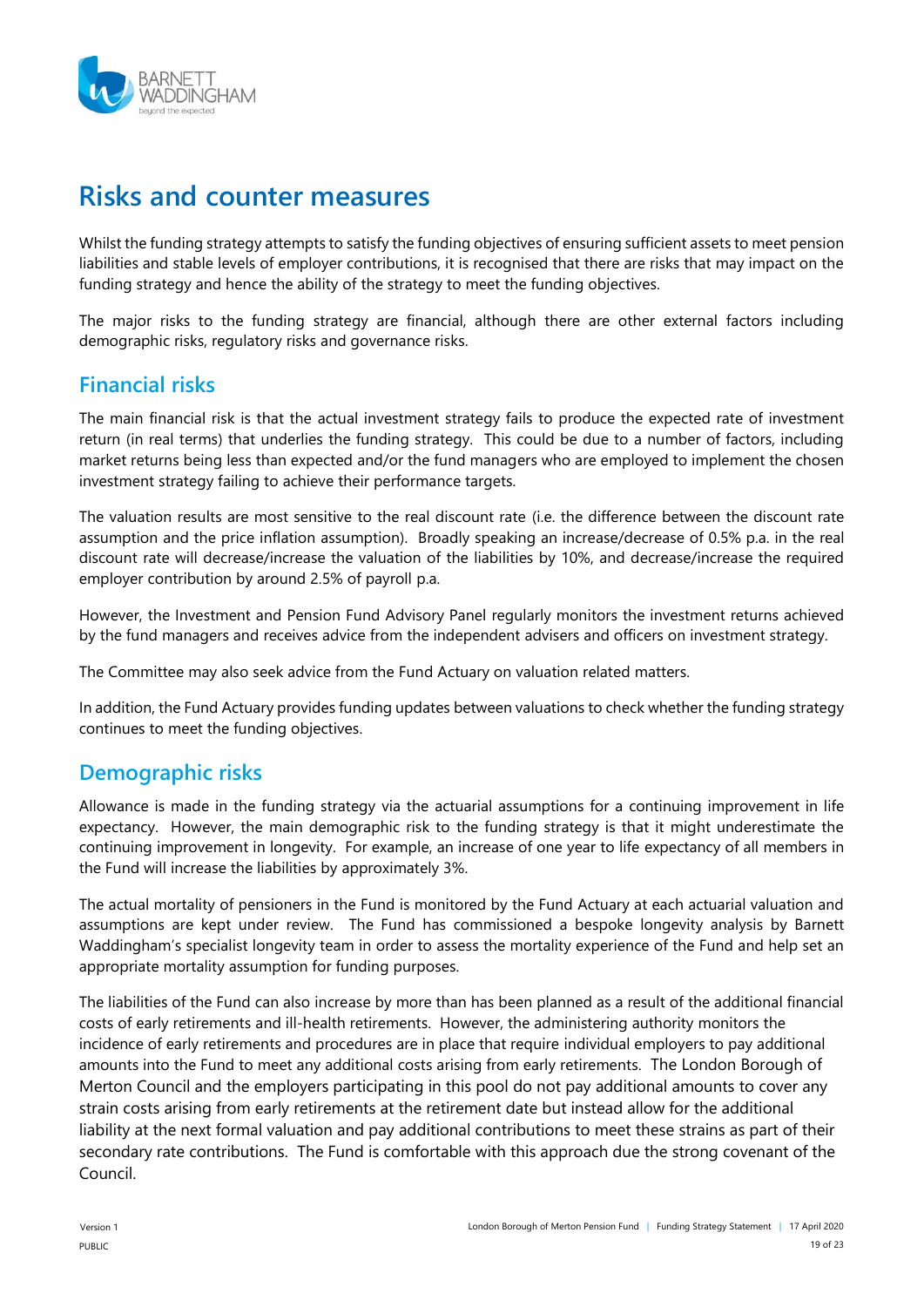

# <span id="page-19-0"></span>**Maturity risk**

The maturity of a Fund (or of an employer in the Fund) is an assessment of how close on average the members are to retirement (or already retired). The more mature the Fund or employer, the greater proportion of its membership that is near or in retirement. For a mature Fund or employer, the time available to generate investment returns is shorter and therefore the level of maturity needs to be considered as part of setting funding and investment strategies.

The cashflow profile of the Fund needs to be considered alongside the level of maturity: as a Fund matures, the ratio of active to pensioner members falls, meaning the ratio of contributions being paid into the Fund to the benefits being paid out of the Fund also falls. This therefore increases the risk of the Fund having to sell assets in order to meets its benefit payments.

The Fund is actively managing this risk and has carried out cash flow modelling and the analysis and results have been set out in a report to be considered by the Pension Committee.

The government has published a consultation (*Local government pension scheme: changes to the local valuation cycle and management of employer risk*) which may affect the Fund's exposure to maturity risk. More information on this can be found in the [Regulatory risks](#page-19-1) section below.

### <span id="page-19-1"></span>**Regulatory risks**

The benefits provided by the Scheme and employee contribution levels are set out in Regulations determined by central government. The tax status of the invested assets is also determined by the government.

The funding strategy is therefore exposed to the risks of changes in the Regulations governing the Scheme and changes to the tax regime which may affect the cost to individual employers participating in the Scheme.

However, the administering authority participates in any consultation process of any proposed changes in Regulations and seeks advice from the Fund Actuary on the financial implications of any proposed changes.

There are a number of general risks to the Fund and the LGPS, including:

- If the LGPS was to be discontinued in its current form it is not known what would happen to members' benefits.
- The potential effects of GMP equalisation between males and females, if implemented, are not yet known.
- More generally, as a statutory scheme the benefits provided by the LGPS or the structure of the scheme could be changed by the government.
- The State Pension Age is due to be reviewed by the government in the next few years.

At the time of preparing this FSS, specific regulatory risks of particular interest to the LGPS are in relation to the McCloud/Sargeant judgements, the cost cap mechanism and the timing of future funding valuations consultation. These are discussed in the sections below.

#### **McCloud/Sargeant judgements and cost cap**

The 2016 national Scheme valuation was used to determine the results of HM Treasury's (HMT) employer cost cap mechanism for the first time. The HMT cost cap mechanism was brought in after Lord Hutton's review of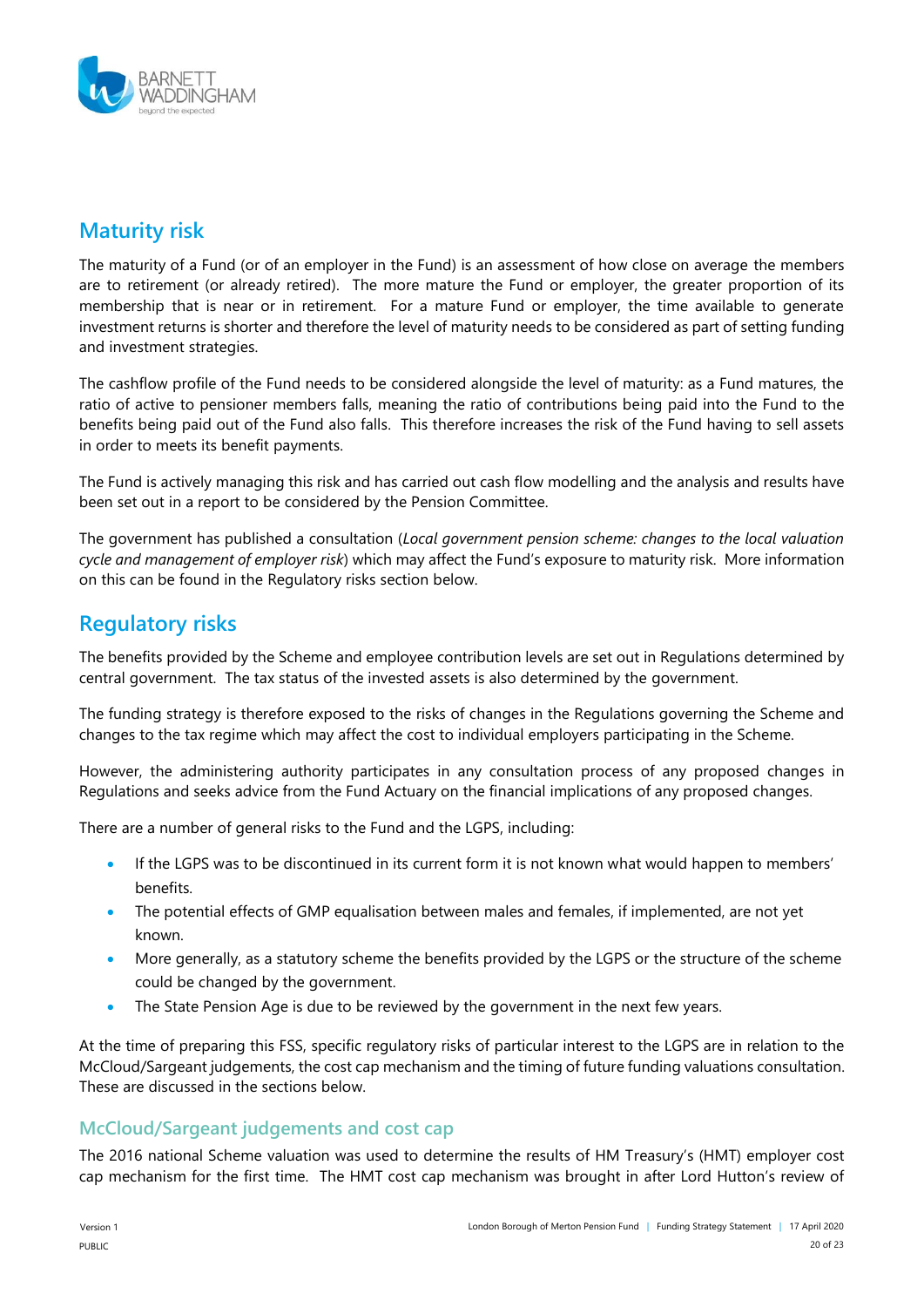

public service pensions with the aim of providing protection to taxpayers and employers against unexpected changes (expected to be increases) in pension costs. The cost control mechanism only considers "member costs". These are the costs relating to changes in assumptions made to carry out valuations relating to the profile of the Scheme members; e.g. costs relating to how long members are expected to live for and draw their pension. Therefore, assumptions such as future expected levels of investment returns and levels of inflation are not included in the calculation, so have no impact on the cost management outcome.

The 2016 HMT cost cap valuation revealed a fall in these costs and therefore a requirement to enhance Scheme benefits from 1 April 2019. However, as a funded Scheme, the LGPS also had a cost cap mechanism controlled by the Scheme Advisory Board (SAB) in place and HMT allowed SAB to put together a package of proposed benefit changes in order for the LGPS to no longer breach the HMT cost cap. These benefit changes were due to be consulted on with all stakeholders and implemented from 1 April 2019.

However, on 20 December 2018 there was a judgement made by the Court of Appeal which resulted in the government announcing their decision to pause the cost cap process across all public service schemes. This was in relation to two employment tribunal cases which were brought against the government in relation to possible discrimination in the implementation of transitional protection following the introduction of the reformed 2015 public service pension schemes from 1 April 2015. Transitional protection enabled some members to remain in their pre-2015 schemes after 1 April 2015 until retirement or the end of a pre-determined tapered protection period. The claimants challenged the transitional protection arrangements on the grounds of direct age discrimination, equal pay and indirect gender and race discrimination.

The first case (McCloud) relating to the Judicial Pension Scheme was ruled in favour of the claimants, while the second case (Sargeant) in relation to the Fire scheme was ruled against the claimants. Both rulings were appealed and as the two cases were closely linked, the Court of Appeal decided to combine the two cases. In December 2018, the Court of Appeal ruled that the transitional protection offered to some members as part of the reforms amounts to unlawful discrimination. On 27 June 2019 the Supreme Court denied the government's request for an appeal in the case. A remedy is still to be either imposed by the Employment Tribunal or negotiated and applied to all public service schemes, so it is not yet clear how this judgement may affect LGPS members' past or future service benefits. It has, however, been noted by government in its 15 July 2019 statement that it expects to have to amend all public service schemes, including the LGPS.

At the time of drafting this FSS, it is not yet known what the effect on the current and future LGPS benefits will be.

#### **Consultation: Local government pension scheme: changes to the local valuation cycle and management of employer risk**

On 8 May 2019, the government published a consultation seeking views on policy proposals to amend the rules of the LGPS in England and Wales. The consultation covered:

- amendments to the local fund valuations from the current three year (triennial) to a four year (quadrennial) cycle;
- a number of measures aimed at mitigating the risks of moving from a triennial to a quadrennial cycle;
- proposals for flexibility on exit payments;
- proposals for further policy changes to exit credits; and
- **•** proposals for changes to the employers required to offer LGPS membership.

The consultation is currently ongoing: the consultation was closed to responses on 31 July 2019 and an outcome is now awaited. This FSS will be revisited once the outcome is known and reviewed where appropriate.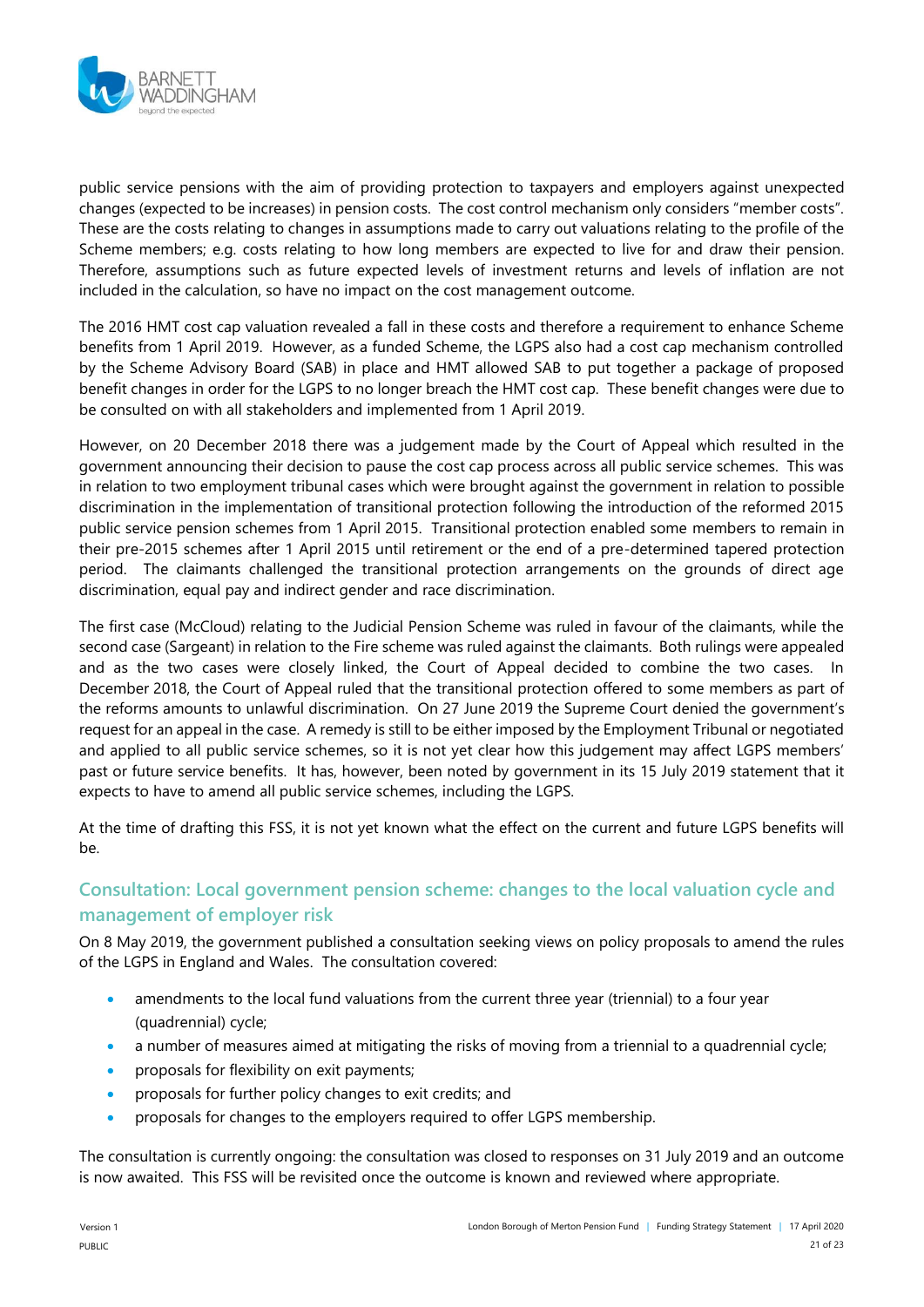

#### **Timing of future actuarial valuations**

LGPS valuations currently take place on a triennial basis which results in employer contributions being reviewed every three years. In September 2018 it was announced by the Chief Secretary to HMT, Elizabeth Truss, that the national Scheme valuation would take place on a quadrennial basis (i.e. every four years) along with the other public sector pension schemes. This results of the national Scheme valuation are used to test the cost control cap mechanism and HMT believed that all public sector scheme should have the cost cap test happen at the same time with the next quadrennial valuation in 2020 and then 2024.

The latest update suggests that the effective date of the next formal valuation will be 31 March 2022.

#### **Changes to employers required to offer LGPS membership**

At the time of drafting this FSS, under the current Regulations further education corporations, sixth form college corporations and higher education corporations in England and Wales are required to offer membership of the LGPS to their non-teaching staff.

With consideration of the nature of the LGPS and the changes in nature of the further education and higher education sectors, the government has proposed to remove the requirement for further education corporations, sixth form college corporations and higher education corporations in England to offer new employees access to the LGPS. This could impact the level of maturity of the Fund and the cashflow profile. For example, increased risk of contribution income being insufficient to meet benefit outgo, if not in the short term then in the long term as the payroll in respect of these types of employers decreases with fewer active members participating in the Fund.

This also brings an increased risk to the Fund in relation to these employers becoming exiting employers in the Fund. Should they decide not to admit new members to the Fund, the active membership attributable to the employers will gradually reduce to zero, triggering an exit under the Regulations and a potential significant exit payment. This has the associated risk of the employer not being able to meet the exit payment and thus the exit payment falling to the other employers in the Fund.

However, there are very few employers of this type currently participating in the Fund and so the risks are considered relatively low.

#### <span id="page-21-0"></span>**Employer risks**

Many different employers participate in the Fund. Accordingly, it is recognised that a number of employerspecific events could impact on the funding strategy including:

- Structural changes in an individual employer's membership;
- An individual employer deciding to close the Scheme to new employees; and
- An employer ceasing to exist without having fully funded their pension liabilities.

However, the administering authority monitors the position of employers participating in the Fund, particularly those which may be susceptible to the events outlined, and takes advice from the Fund Actuary when required.

In addition, the administering authority keeps in close touch with all individual employers participating in the Fund to ensure that, as administering authority, it has the most up to date information available on individual employer situations. It also keeps individual employers briefed on funding and related issues.